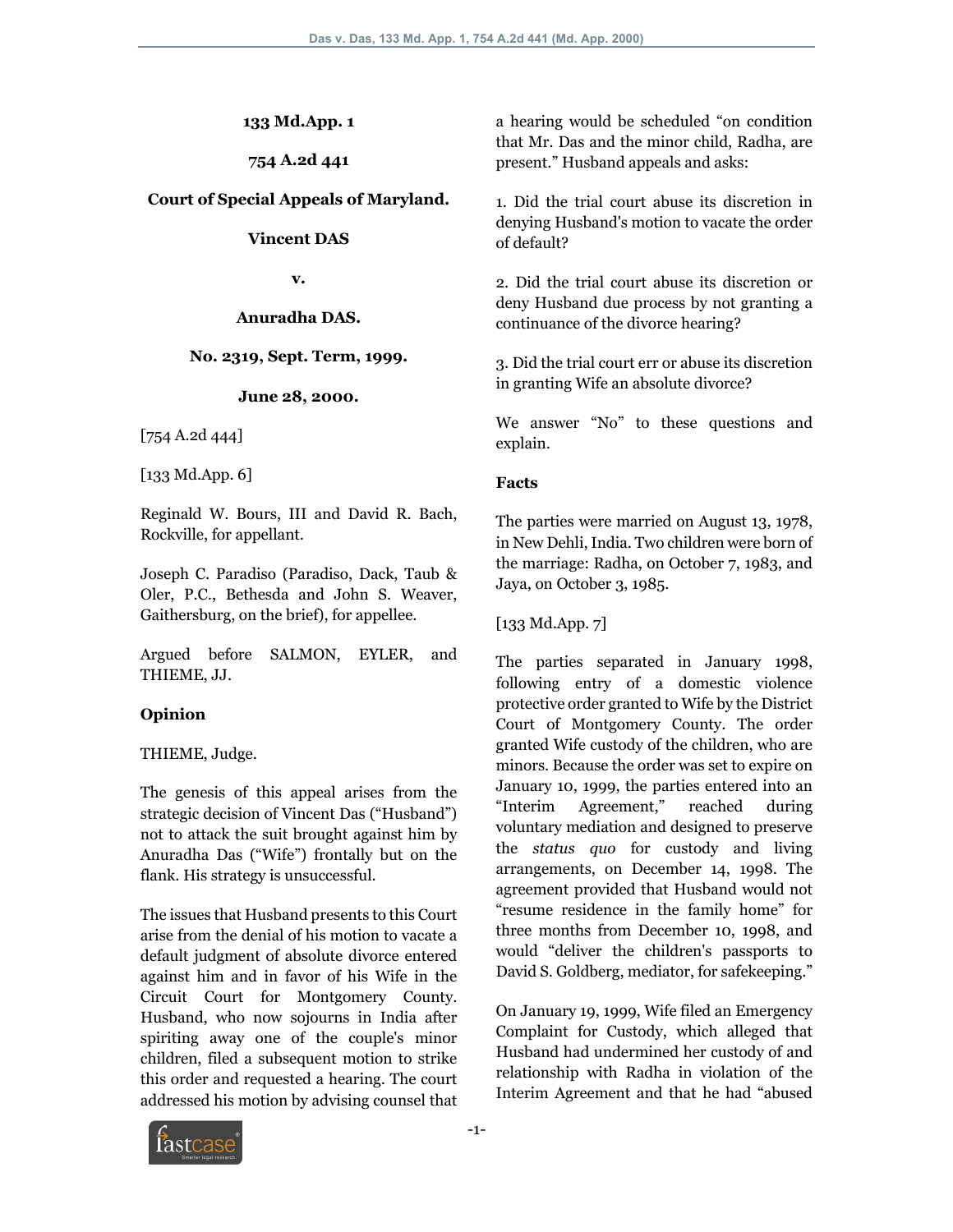the process to gain possession of his daughter." 1 The court

## [754 A.2d 445]

denied this complaint on January 20, after it conferred with counsel. At this time, the parties agreed through counsel that Wife would retain custody of the children.

Notwithstanding the Interim Agreement and subsequent oral custody agreement, Husband fled the country, taking Radha with him, on or about April 16, and went to Japan, following personal service of the Amended Complaint for Absolute Divorce on March 8. 2Wife neither knew of nor consented to Husband's plans to remove the child from Maryland. In response, Wife filed a second Emergency Complaint

## [133 Md.App. 8]

for Custody. The Emergency Complaint stated that "Defendant [fled] to Japan with the minor child on or about April 16, 1999, where he and the child remain at this time." Husband did not oppose this complaint, because, he alleges, neither he nor his attorney were served. The court granted Wife legal and physical custody of the children by an order issued April 30.

Cheryl P. Vural entered an appearance as counsel on Husband's behalf on March 25 and moved to strike Wife's divorce complaint. Neither Husband nor his lawyer, however, appeared for the scheduling conference on April 28, despite the court's notice to husband mailed on March 19. The court denied Husband's Motion to Strike on June 1. Before the period for filing an Answer began, Vural moved to strike her own appearance on May 12, and the court granted her motion without a hearing on June 3. The court immediately mailed Husband Notice to Employ New Counsel.

Husband's residential address before he left the country-and the address used by the court for the divorce proceedings-was 5104 White Flint Drive, Kensington, Maryland 20985. Wife alleges in her opposition to the motion on appeal that Husband continued to pay rent for this apartment home at the time of the postjudgment motions. He used this address on the mediation agreement executed on December 4, 1998, and his own attorney certified in her Motion to Strike Appearance that this address was Husband's "last known mailing address," but she also explained that her "various efforts" to contact her client had been unsuccessful and she had not heard from him since April 13.

Husband was thus without representation at the June 30 hearing on *pendente lite* child support, and Wife testified there that Husband was "to the best of [her] knowledge" in India. 3 The master filed a partial transcript as a report and recommendation, which was sent to Husband at the Kensington

## [133 Md.App. 9]

address. Moreover, because Husband did not file an Answer to Wife's Amended Complaint, Wife requested an Order of Default on June 21, which was entered on June 30. 4 The Clerk mailed Husband a Notice of Default Order at the Kensington address.

Concurrent to the custody and divorce actions, a child in need of assistance (CINA) action for Radha was wending its way through the District Court. On May

# [754 A.2d 446]

25, Nancy Karkowsky, Radha's courtappointed attorney, filed a Praecipe notifying that court and the circuit court that, after first being taken to Japan, Radha was now "staying with the father and the family of the father's cousin ... in Chandigarh, India." On June 2, Karkowsky notified the courts in a Second Praecipe of what she believed to be Radha's exact address in New Delhi, India. 5 Information in both notices as to the

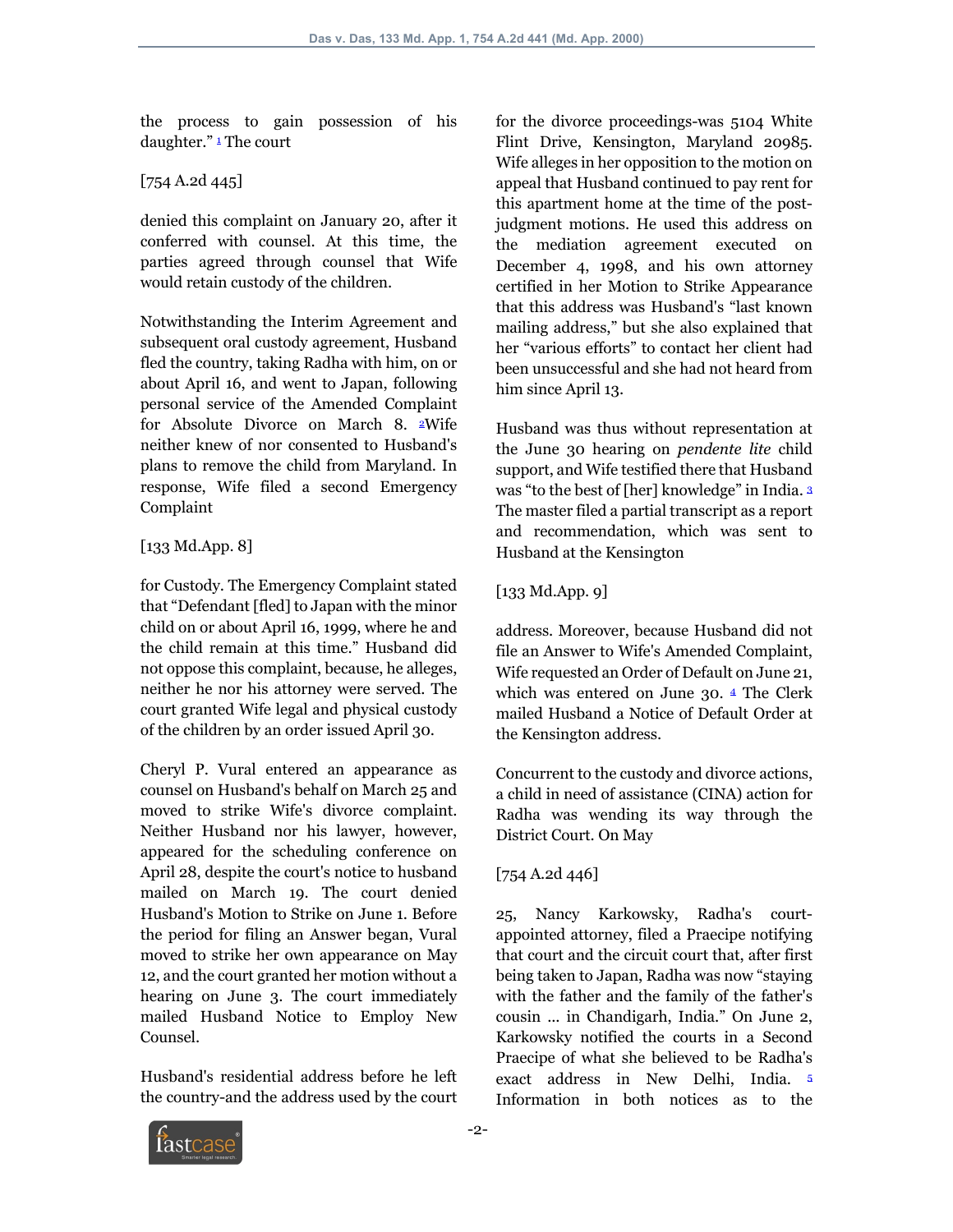whereabouts of Husband and Radha came from Husband's father. Copies of these notices were sent to counsel of record for both Husband, *i.e.,* Vural, and Wife.

When the divorce trial began on August 11, Gary Segal, Husband's attorney for employment matters, attended the hearing. He explained that he was "here for Dr. Das," but because he received little notice he was illprepared to enter an appearance and undertake full representation. Segal advised

## [133 Md.App. 10]

the court that, if he were to enter an appearance, he would petition the court for a continuance; however, at the present time, he "[did] not feel that [he] would be capable of properly defending Dr. Das in this matter." The court excused Segal, noting that any request for continuance would be denied, which "is pretty typical in our process today. Under the best of circumstances, cases are not continued...."

At trial, Wife testified that she had been subject to repeated acts of physical and mental cruelty during the marriage. Her brother corroborated this testimony. Husband's father, Badri Das, who had been given power of attorney for Husband's affairs in the United States, sought to give testimony and present documents to the court. The court allowed him to testify as to Husband's and Radha's current locale, which was different from the address Karkowsky provided. 6 The elder Das could not, however, recall their exact address. The court did not allow the father to speak otherwise on behalf of his son,  $\overline{z}$  and the testimony of Wife and her brother went untested by cross-examination.

On August 19, the court granted Wife an absolute divorce on the grounds of cruelty and excessively vicious conduct, legal and residential custody of the parties' minor children, child support, use and possession of the family home and family-use personalty, a monetary award, and attorney's fees.

## [133 Md.App. 11]

Husband quickly retained new counsel; however, on October 19, the court denied his Motion to Vacate Order of Default, Stay Entry of Judgment, Permit Filing of Responsive Pleadings, Grant a New Trial and/or Reconsider Award of Custody, and Certain Other Relief. Husband then, on October 26, filed a pleading styled Defendant's

## [754 A.2d 447]

Unopposed Motion to Strike Order Dated October 19, 1999, and Set Hearing in Open Court, to which Wife filed opposition. By letter dated November 16, 1999, the court addressed this motion by advising counsel: "I do not believe that there is any requirement that I schedule a hearing on Defendant's Motion to Vacate Order.... However, I will agree to schedule a hearing on the condition that Mr. Das and the minor child, Radha, are present." Husband noted a timely appeal on November 24.

## **Discussion**

## **I**

## **Standard of Review**

The question of whether this appeal is ripe for our review has troubled us, and we flirted with dismissing it entirely. Husband appeals a judgment that appears not to be final, yet the trial court's response to his most recent motion and ministerial failure to deny this motion leave the parties in a deadlock.

Husband's Motion to Vacate Order of Default was filed eleven days after the Judgment of Absolute Divorce was docketed. Husband's motion was thus a request to revise a final judgment, filed pursuant to the limitations of Maryland Rule 2-535,  $\frac{8}{3}$  rather than a motion

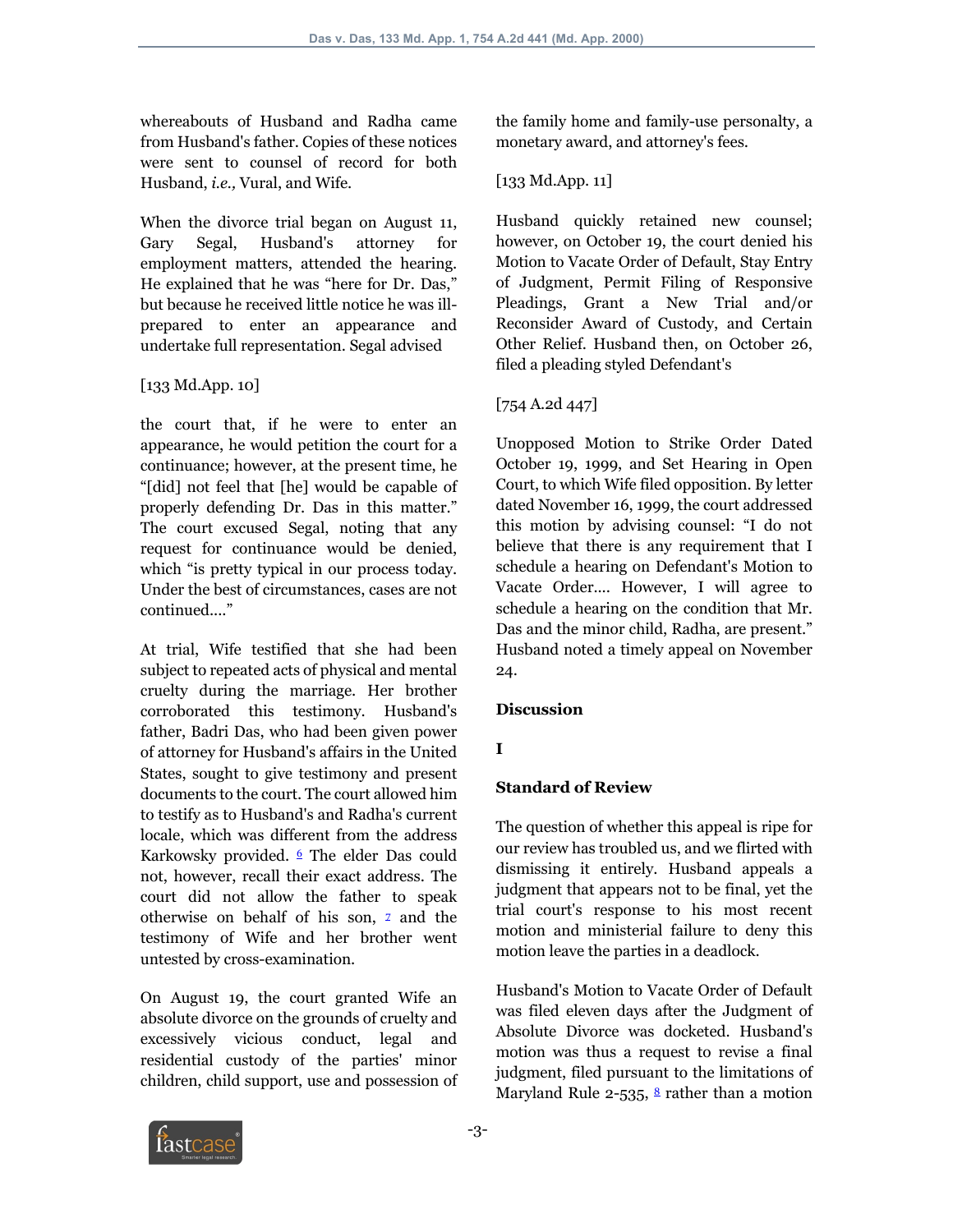to alter or amend a non-final judgment filed under the more generous standard of

#### [133 Md.App. 12]

Maryland Rule 2-534. <sup>9</sup> The instant appeal, at least as framed by the parties, is from the trial court's denial of that motion.

The problem lies with Husband's Unopposed [*sic* ] Motion to Strike Order Dated October 19, 1999, and Set Hearing in Open Court, filed but a single day after the docketing of the court's order denying Husband's Motion to Vacate Order of Default. Under Rule 2-534, Husband's diligence in filing this motion within 10 days of judgment stayed the entry of the court's order and this appeal.*Unnamed Atty. v. Attorney Grievance Comm'n,* 303 Md. 473, 486, 494 A.2d 940 (1985) ("[W]hen a motion to alter or amend an otherwise final judgment is filed within ten days after the judgment's entry, the judgment loses its finality for purposes of appeal.");*see also Popham v. State Farm Mut. Ins. Co.,* 333 Md. 136, 634 A.2d 28 (1993). If the trial court had denied this motion when it replied, Husband could have refiled his notice of appeal, and we would now unhesitatingly address the merits. *Unnamed Atty.,* 303 Md. at 486, 494 A.2d 940 (if judgment loses finality under revisory motion, "an order of appeal ... becomes ineffective, and a new order of appeal must be filed after the circuit court disposes of the motion"). The court, however, neither granted nor denied Husband's motion. Instead, it sent by letter the following:

I have reviewed Defendant's Motion to Strike Order of Court.... I do not believe that there is any requirement that I schedule a hearing on Defendant's Motion to Vacate Order of Default, Stay Entry of Judgment.... However, I will agree to schedule a hearing on the condition that Mr. Das and the minor child, Radha, are present.

[754 A.2d 448]

### [133 Md.App. 13]

In reply, counsel wrote the chancellor, declining to present Husband and his daughter in court because "[t]he issues raised in the motion can be considered in large part on the record ... and involve primarily legal grounds on which Vincent and his daughter are not necessarily witnesses," travel from India "is an expensive proposition," and "Radha is in school, so a trip here could be very disruptive to her education." He also stated:

Your order dated October 19, 1999, and filed October 26, 1999, denied our motion without a hearing. Unless that order is rescinded, and a hearing on the original motion set, our client must appeal the judgment in this case immediately.

Husband's counsel asked the court below to docket this correspondence and proceeded with this appeal, informing us at oral argument that he considered the Motion to Strike to have been denied. The docket, however, shows Husband's motion as open.

Although Wife does not challenge our jurisdiction, we nevertheless address this point. *Popham,* 333 Md. at 142, 634 A.2d 28("Unless an appeal is from a final judgment, the appellate court does not acquire subject matter jurisdiction to review it."). We believe, however, that the motion remains open due to ministerial error rather than efforts by the trial court to retain jurisdiction. Correspondence from Husband's counsel indicated his intent to move forward with this appeal. The court's denial of the Motion to Vacate Order of Default had previously settled the rights of the parties and concluded the cause of action. *Davis v. Davis,* 97 Md.App. 1, 10, 627 A.2d 17 (1993) (holding that final judgment must (1) be intended as an unqualified, final disposition of the matter in controversy, (2) adjudicate or complete adjudication of all claims against all parties, and (3) be recorded by the clerk pursuant to Maryland Rule 2-601) (citing *Rohrbeck v. Rohrbeck,* 318 Md. 28, 41, 566

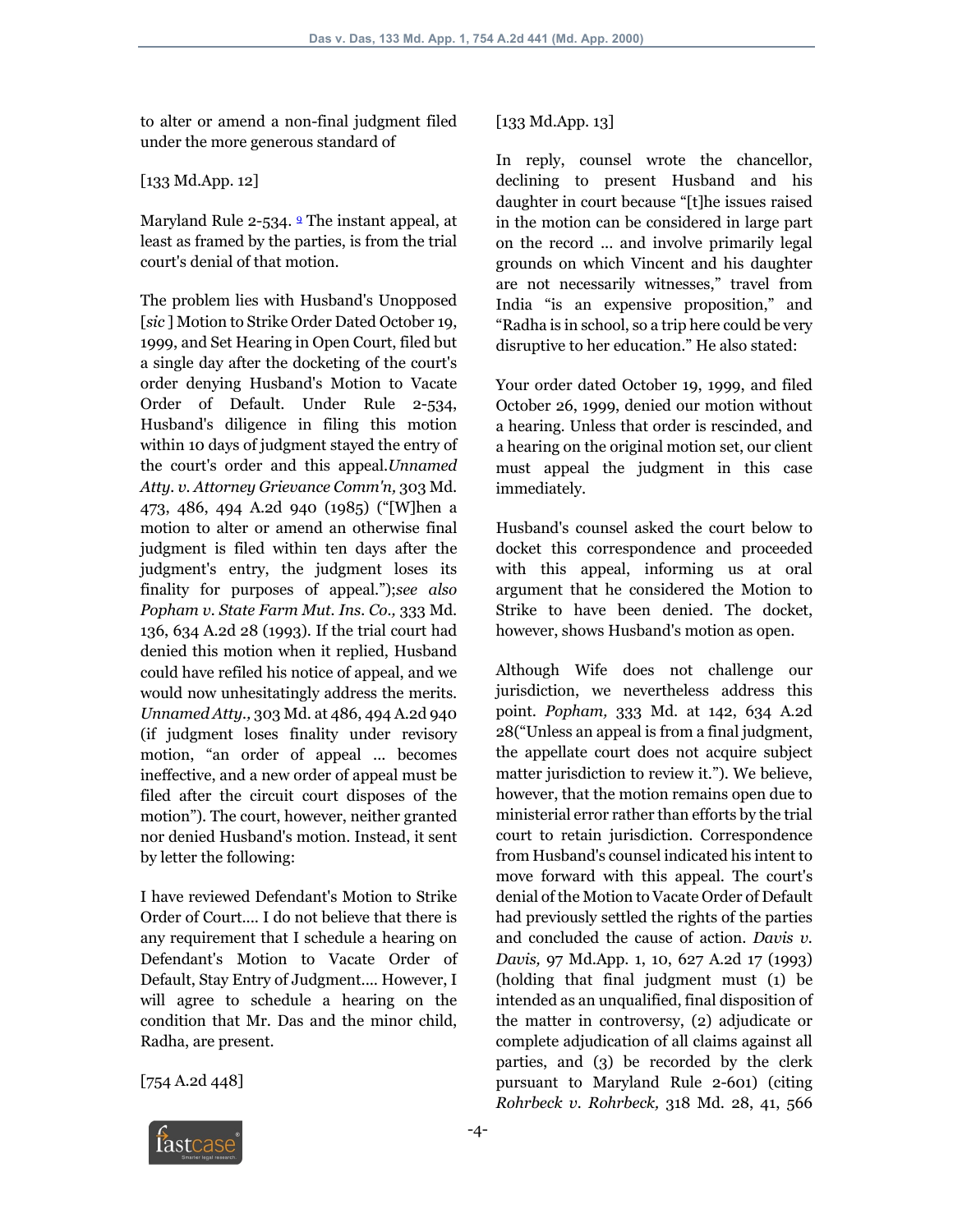A.2d 767 (1989), *aff'd,* 335 Md. 699, 646 A.2d 365 (1994)). The court itself acknowledged in correspondence that it owed Husband nothing more on the Motion to Vacate Order of Default. Patently, its offer was an effort to secure the return

### [133 Md.App. 14]

of the minor child to Maryland, rather than one to delay finality or appellate review.

Considerations of judicial efficiency also constrain us to entertain this appeal. Between counsel's attempt to cow the trial court into restoring to Husband that which he forfeited and the court's reply, this matter is frozen in time. Husband is unlikely to return to Maryland, for he reasonably believes that he would incur significant liability. *Cf. Popham,* 333 Md. at 142, 634 A.2d 28 ("A judgment is final if it is 'so far final as ... to deny to the party seeking redress by the appeal the means of further prosecuting or defending his rights and interests in the subject matter of the proceeding.' ") (quoting *In re Buckler Trusts,* 144 Md. 424, 427, 125 A. 177 (1924)). If we were to remand so that Husband could withdraw his Motion to Strike, he would also take action that is arguably contrary to his interests. *Franzen v. Dubinok,* 290 Md. 65, 427 A.2d 1002 (1981) ("The law of this State is clear that the 'right to an appeal may be lost by acquiescence in, or recognition of, the validity of the decision below from which the appeal is taken or by otherwise taking a position which is inconsistent with the right of appeal.' ") (quoting *Rocks v. Brosius,* 241 Md. 612, 630, 217 A.2d 531, 541 (1966)). He is thus unlikely to do so. If we remanded suggesting that the court below deny his motion, we would be shortly faced with the significant family law issues addressed *infra* and, meanwhile, the parties, including Wife, would continue to bear the significant cost of litigation. Our rules and policy, however, disfavor piecemeal appeals. *See, e.g.,* Md. Rule 8-131(a) ( "Ordinarily, the appellate court will not decide any other issue unless it plainly appears by the record to have

been raised in or decided by the trial court, but the

## [754 A.2d 449]

Court may decide such an issue if necessary or desirable to guide the trial court or to avoid the expense and delay of another appeal."); *State v. Zimmerman,* 261 Md. 11, 25, 273 A.2d 156 (1971) ("The interest of justice is best served if there are not piecemeal appeals."). By addressing the merits issues now, we encourage their rapid resolution.

## [133 Md.App. 15]

That the court below failed in its ministerial duties under Maryland Rule 2-601 (requiring entry, recording, and indexing of judgment) is troubling, but need not be fatal in the circumstances of this case. *Cf. Davis,* 97 Md.App. at 10-11, 627 A.2d 17 (no final judgment existed where clerk entered judgment pursuant to Rule 2-601, but court had not directed such entry of a judgment as defined by Maryland Rule 1-202(n)). Maryland Rule 8-414(a) allows us to correct errors and omissions in the record, and we hereby order pursuant to Rule 8-414(c) that Husband's Motion to Strike be deemed denied as of November 23, 1999, the date that Husband's counsel replied to the court's offer of a hearing. *See Davis,* 97 Md.App. at 12, 627 A.2d 17 (ordering correction of docket entries).

Husband's appeal is from the denial of his Motion to Vacate Order of Default, filed under Maryland Rule 2-535, not from the underlying Judgment of Divorce itself. *In Re: Adoption/Guardianship No. 93321055/CAD,* 344 Md. 458, 475, 687 A.2d 681, *cert. denied sub nom., Clemy P. v. Montgomery Dept. of Soc. Serv.,* 520 U.S. 1267, 117 S.Ct. 2439, 138 L.Ed.2d 199 (1997). Our standard of review here is thus abuse of discretion. *See Wormwood v. Batching Systems, Inc.,* 124 Md.App. 695, 700, 723 A.2d 568(citing *New Freedom Corp. v. Brown,* 260 Md. 383, 386, 272 A.2d 401 (1971)), *cert. denied,* 354 Md.

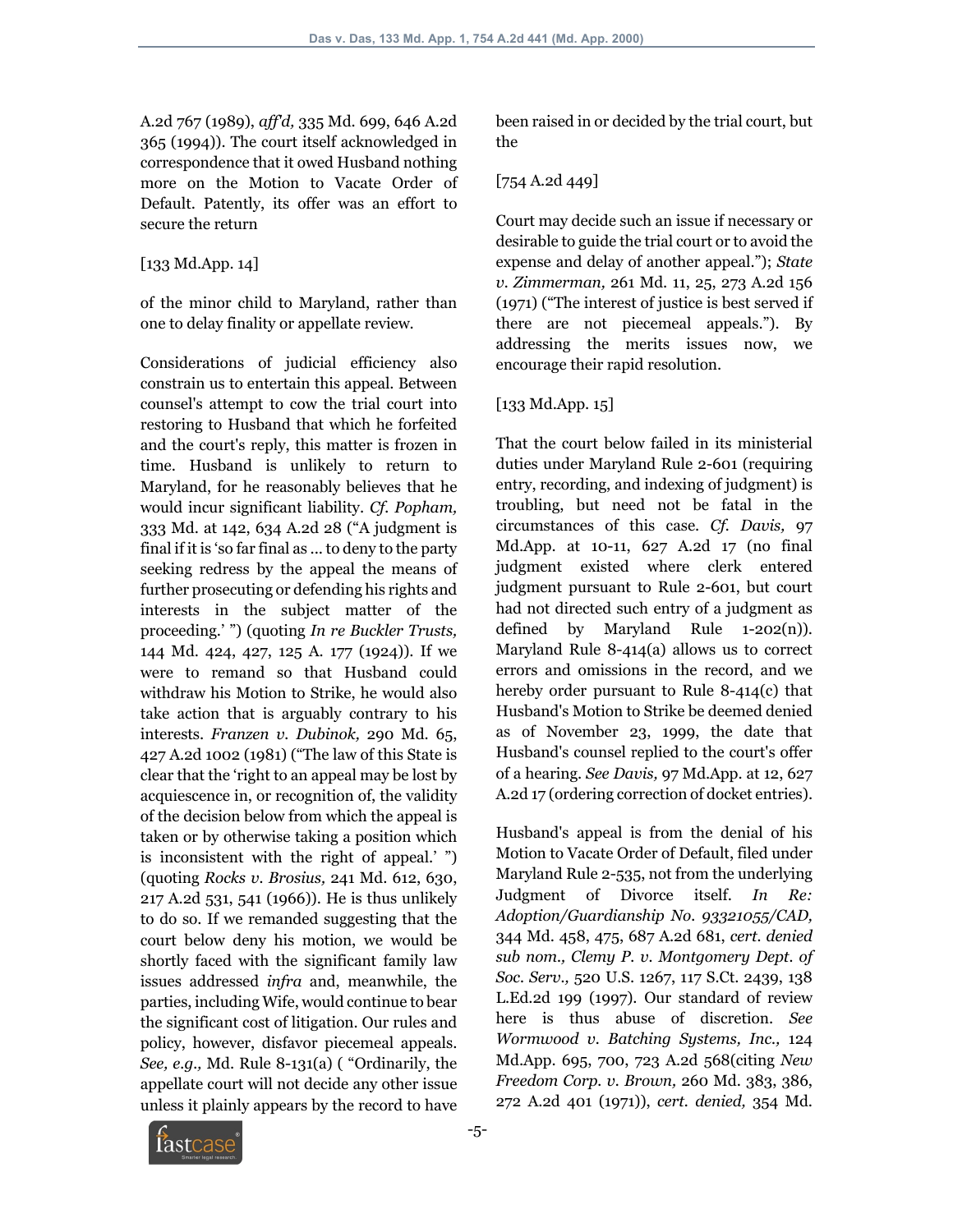113, 729 A.2d 405 (1999). The abuse of discretion standard makes generous allowances for the trial court's reasoning. Abuse of discretion occurs

"where no reasonable person would take the view adopted by the [trial] court," or when the court acts "without reference to any guiding rules or principles." It has also been said to exist when the ruling under consideration "appears to have been made on untenable grounds," when the ruling is "clearly against the logic and effect of facts and inferences before the court," when the ruling is "clearly untenable, unfairly depriving a litigant of a substantial right and denying a just result," when the ruling is "violative of fact and logic," or when it constitutes an "untenable judicial act that defies reason and works an injustice."

### [133 Md.App. 16]

North v. North, 102 Md.App. 1, 13-14, 648 A.2d 1025 (1994) (citations omitted). We will not reverse a ruling we review under the abuse of discretion standard simply because we would have made a different ruling had we been sitting as trial judges. Instead, "[t]he real question is whether justice has not been done," and the judgment will be reversed only if "there is a grave reason for doing so." *Wormwood,* 124 Md.App. at 700, 723 A.2d 568.

## **II**

#### **Motion to Vacate Order of Default**

We hold that the trial court did not abuse its discretion in denying Husband's motion. Marching behind the banner of Maryland Rule 2-535(b) ("On motion of any party filed at any time, the court may exercise revisory power and control over the judgment in case of fraud, mistake, or irregularity."), Husband attacks the trial court's exercise of discretion on three fronts. First, he argues that the judgment should be vacated because Wife's counsel engaged in extrinsic fraud when she requested an Order of Default Judgment using Husband's Kensington address. Second, he claims that the court acted with irregularity when it granted Vural's Motion to Strike Appearance without allowing adequate time for response, as required by

## [754 A.2d 450]

Maryland Rule 2-311(b).  $\omega$  Third, Husband asserts that he acted with due diligence and good faith in moving to set aside the court's judgment. "A court ... will only exercise its revisory powers if, in addition to a finding of fraud, mistake, or irregularity, the party moving to set aside the enrolled judgment has acted with ordinary

## [133 Md.App. 17]

diligence, in good faith, and has a meritorious defense or cause of action." *Tandra S. v. Tyrone W.,* 336 Md. 303, 314, 648 A.2d 439 (1994). We shall parry each prong of Husband's thrust in turn.

# **A**

## **Extrinsic Fraud**

Husband argues that the default judgment was procured by extrinsic fraud because Wife's attorney filed both her first and second Requests for Order of Default supplying the court with Husband's Kensington address as his "last known address." In doing so, he argues, she perpetrated fraud on the court, because she had actual knowledge of Husband's address in India, and she thus perpetrated a fraud on the court and prevented Husband from presenting his own favorable evidence.  $\frac{11}{2}$  Fraud, however, must be proven by clear and convincing evidence, and, under the instant facts, Husband has not done so. Furthermore, Husband's own actions to evade the reach of the court and eloign his minor child in another land-including his failure to apprise the court of his change of address once this action began-were, in our view, the

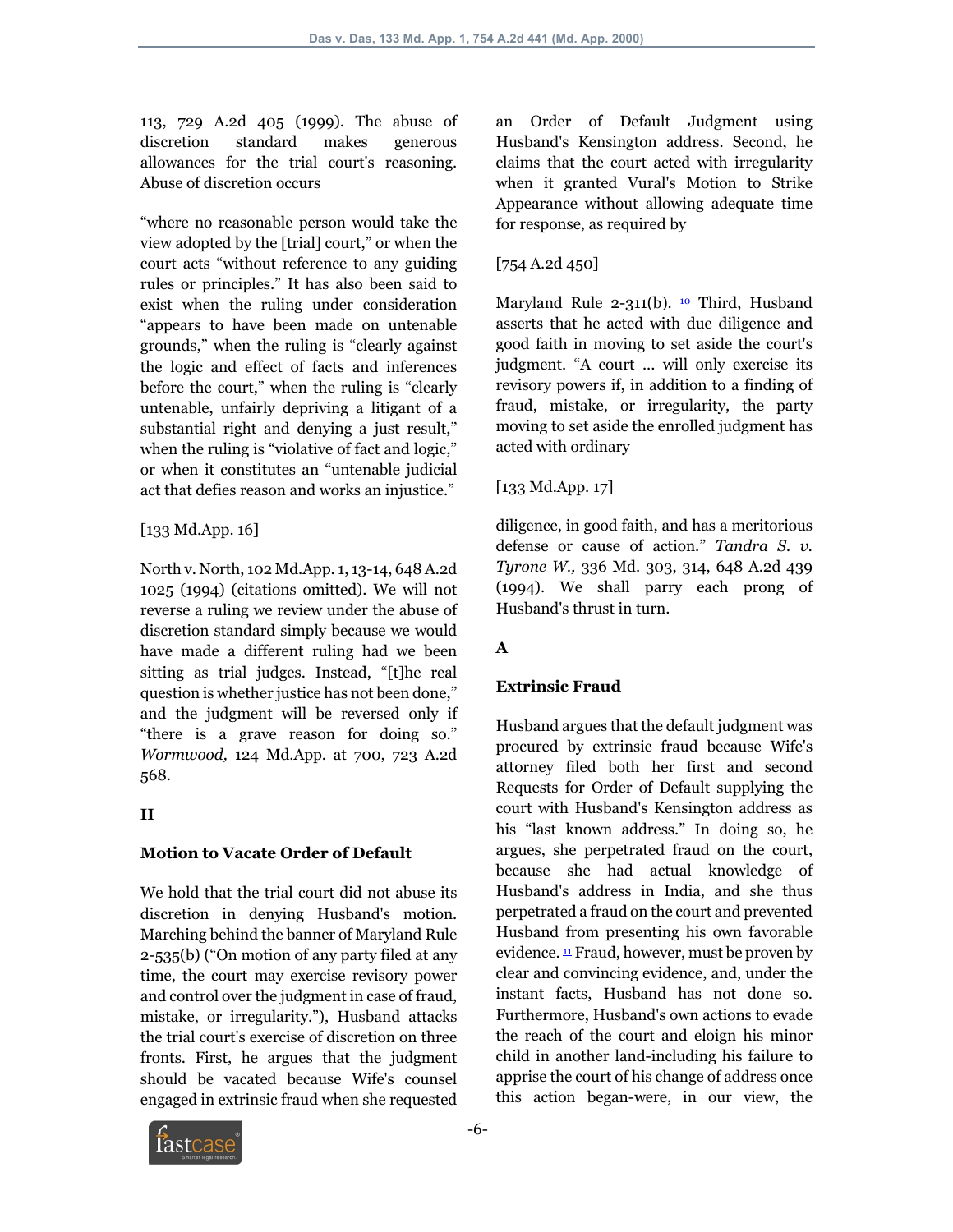predominant causes of his inability to put on his case.

The trial court can disturb an enrolled judgment after the thirty-day revisory period only upon a showing of fraud, mistake, irregularity, or the failure of the court to perform a duty required by statute or rule. Md.Code (1974, 1998 Repl.Vol.), § 6-408 of the Courts & Judicial Proceedings Article; *see also* Md. Rule 2-535(b). This rule exists to ensure the finality of judgments, *see Tandra S.,* 336 Md. at 314, 648 A.2d 439

## [133 Md.App. 18]

(citing *Andresen v. Andresen,* 317 Md. 380, 387-88, 564 A.2d 399 (1989)), and it applies to all final judgments, including those entered by default. *See Maggin v. Stevens,* 266 Md. 14, 16, 291 A.2d 440 (1972) (citing *Berwyn Fuel & Feed Co. v. Kolb,* 249 Md. 475, 477, 240 A.2d 239 (1968)). The term "fraud" as used in Rule 2-535(b) is "narrowly defined and strictly applied." *Tandra S.,* 336 Md. at 315, 648 A.2d 439. To prevail on a motion to set aside an enrolled judgment, the moving party must show fraud, mistake, or irregularity by clear and convincing evidence. *Id.* at 314, 648 A.2d 439.

Maryland courts may vacate an enrolled judgment for extrinsic, but not for intrinsic, fraud. In *Hresko v. Hresko,* 83 Md.App. 228, 574 A.2d 24 (1990), we differentiated between these two forms of fraud:

Intrinsic fraud is defined as "[t]hat which pertains to issues involved in the original action or where acts constituting fraud were, or could have been, litigated therein." Extrinsic fraud, on the other hand, is "[f]raud which is collateral to

## [754 A.2d 451]

the issues tried in the case where the judgment is rendered."

Fraud is extrinsic when it actually prevents an adversarial trial. In determining whether or not extrinsic fraud exists, the question is not whether the fraud operated to cause the trier of fact to reach an unjust conclusion, but whether the fraud prevented the actual dispute from being submitted to the fact finder at all.

*Id.* at 232, 574 A.2d 24 (citations omitted) (quoting in part *Black's Law Dictionary* (5 th ed.1979)).

Intrinsic fraud occurs within the case itself when, for example, a witness perjures himself or a party offers a forged instrument into evidence. *Tandra S.,* 336 Md. at 316, 648 A.2d 439 (citing *Schwartz v. Merchants Mort. Co.,* 272 Md. 305, 308, 322 A.2d 544 (1974)). Even if a perpetrator of intrinsic fraud occasionally succeeds in distorting the truth, our adversarial system is the best hope for ferreting out such deception. On the other hand, extrinsic fraud prevents the

## [133 Md.App. 19]

adversarial system from working at all. It involves infirmities such as

"a false promise of a compromise; or where the defendant never had knowledge of the suit, being kept in ignorance by the acts of the plaintiff; or where an attorney fraudulently or without authority assumes to represent a party and connives at his defeat; or where the attorney regularly employed corruptly sells out his client's interest to the other side,-these, and similar cases which show that there has never been a real contest in the trial or hearing of the case, are reasons for which a new suit may be sustained to set aside and annul the former judgment or decree, and open the case for a new and a fair hearing."

*Id.,* 336 Md. at 316-17, 648 A.2d 439 (quoting *Schwartz,* 272 Md. at 309, 322 A.2d 544) (quoting *United States v. Throckmorton,* 98 U.S. 61, 65-66, 25 L.Ed. 93 (1878)).

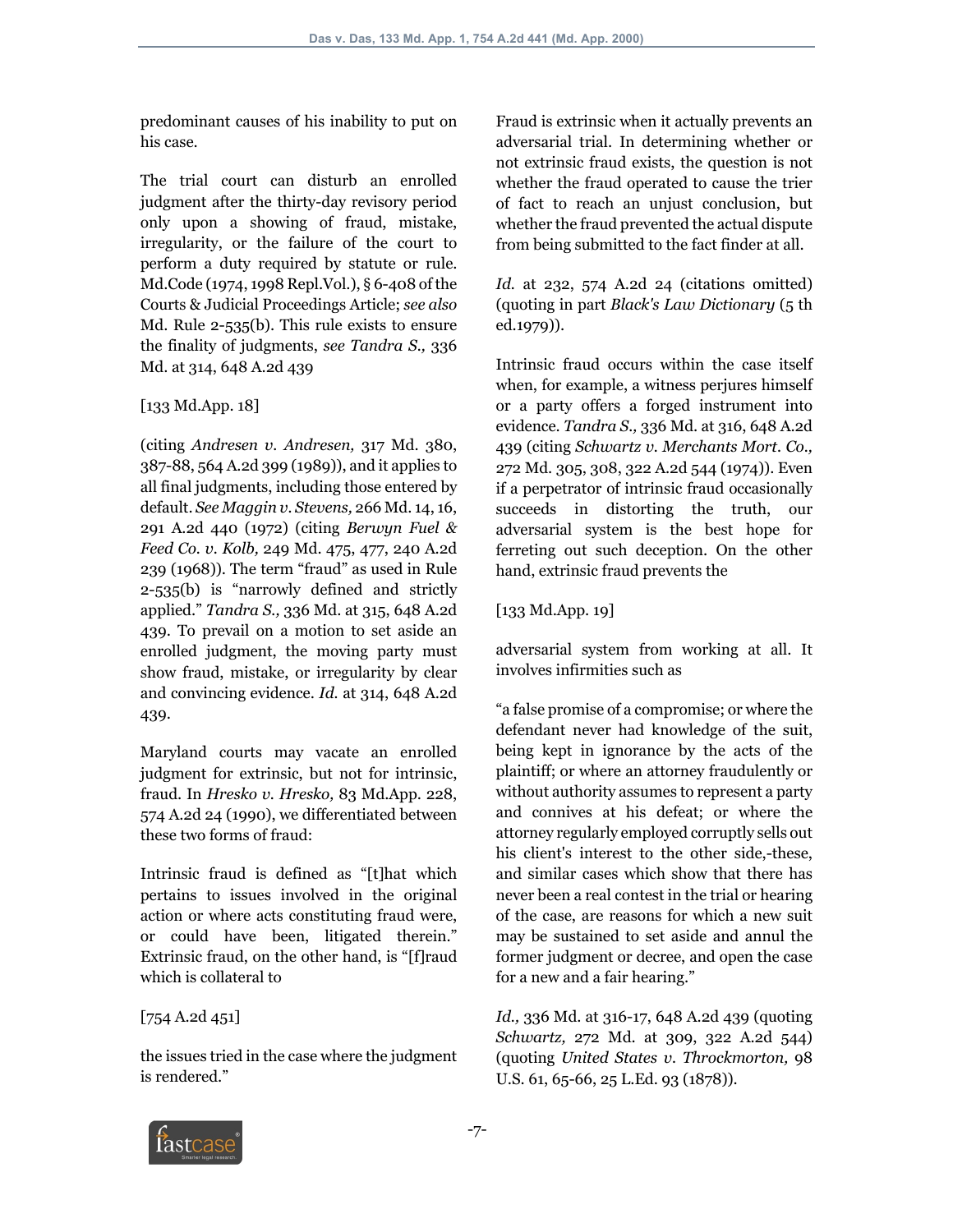Here, Husband fails to establish extrinsic fraud by clear and convincing evidence; instead, the evidence shows that Husband's own failure to keep the court enlightened of his address and his actions to evade the custody orders of the court below caused his misfortunes. To be sure, Wife's attorney had at least some notice, from the Second Praecipe filed by Karkowsky on June 2, of Husband's most recent address before he filed the second Request for Order of Default on June 21. Whether by continuing to use Husband's old address Wife's counsel "set forth that type of intentionally deceptive artifice" calculated to keep him away from court, made a mere record-keeping error, or acted with the understanding that Husband had access to mail sent to his Kensington address is rather nebulous from the facts presented. *See Schwartz,* 272 Md. at 308, 322 A.2d 544.

What is patent, however, is that Husband withdrew from the country-in an apparent attempt to remove a minor child from the jurisdiction of Maryland courts-during ongoing litigation. Our rules on a litigant's duties in the midst of litigation are clear. First, a litigant has a duty to keep himself informed as to the progress of a pending case. *See Penn Cent. Co. v. Buffalo Spring & Equip. Co.,* 260 Md. 576, 581, 273 A.2d 97 (1971); *Tasea Inv. Corp. v. Dale,* 222 Md. 474, 478, 160 A.2d 920 (1960).

## [133 Md.App. 20]

Second, a litigant has "a continuing obligation to furnish the court with [his] most recent address." *Gruss v. Gruss,* 123 Md.App. 311, 320, 718 A.2d 622 (1998).

It was thus no abuse of discretion for the trial court to find that Husband's wounds were selfinflicted, rather than caused by Wife's alleged artifice. His assertions to the contrary, Husband was well aware that the case was at issue. 12 He

[754 A.2d 452]



#### [133 Md.App. 21]

than the one in Kensington. 123 Md.App. at 320, 718 A.2d 622.

It was reasonable, moreover, for Wife and her attorney to rely on the fact that Husband's Kensington address was the correct one. At the time of service, his address of record was that address. Husband's preliminary Motion to Strike used that address. The letter from Vural to Husband, advising him of her intention to withdraw, and her subsequent Motion to Strike Appearance used that address. Despite Karkowsky's Second Praecipe, docketed on June 2, which inferred that Husband had settled in a family-owned house in New Delhi, the court itself mailed Husband's Notice to

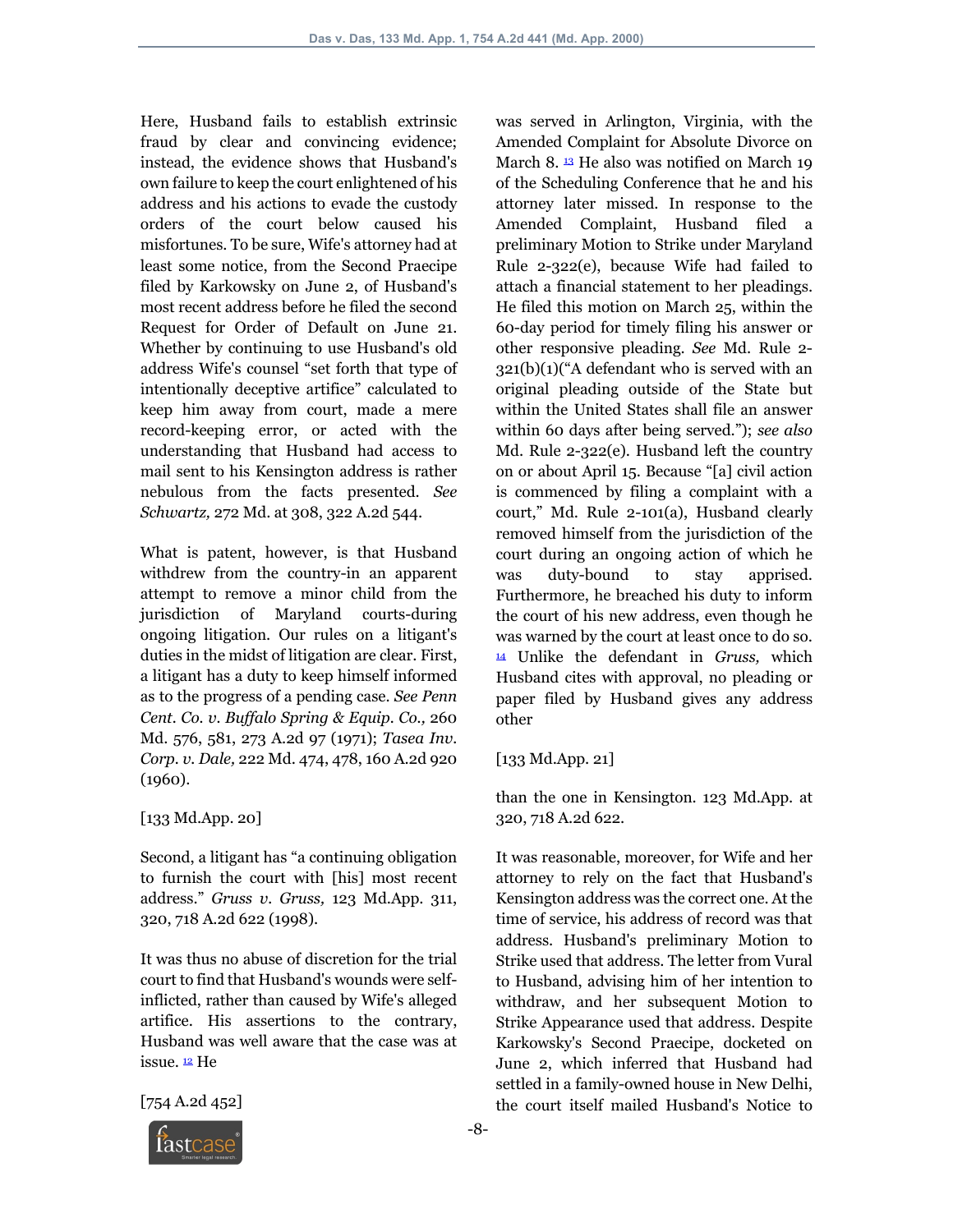Employ New Counsel to that address. Husband might argue with scant credibility that the Clerk's Office should have changed the address of record based on Karkowsky's praecipe, but we think that receiving such third-hand notice did not obligate the court to change a local address of record, where the litigant seemed to be receiving mail, to a rumored address in a remote land. The facts, moreover, in no way support Husband's assertion that, by continuing to use the Kensington address, Wife and her attorney deliberately deceived the court and denied Husband the opportunity to present his case. If Husband could not keep his own father, who held power of attorney, informed of his exact address, how can he reasonably expect his estranged wife to have knowledge of the same?

Neither did the court err when it entered the Order of Default. On June 1, the court denied Husband's Motion to Strike. Under Maryland Rule 2-321(c),  $\frac{15}{2}$  Husband's Answer to the Amended Complaint was thus due on June 16, although the court allowed him until June 19. When no Answer was forthcoming, Wife filed a Request for Order of Default on June 21, giving as Husband's "last known address" the Kensington location. *See* Md. Rule 2-613(b). The time for pleading

#### [133 Md.App. 22]

having expired, and upon written request of the plaintiff, the court entered its Order of Default as Rule 2-613(b) requires. 16 *See Carter v. Harris,* 312 Md. 371, 539 A.2d 1127 (1988)

## [754 A.2d 454]

(for Rule 2-613, "the word 'shall' is presumed to have a mandatory meaning inconsistent with the exercise of discretion" unless the context indicates otherwise). When Husband failed to move timely for vacation of that order, see Md. Rule 2-613(d),  $\frac{17}{2}$  the court held a hearing as required by Maryland Rule 9-204<sup>18</sup> and entered its Judgment of Absolute Divorce on August 19.

The court below, moreover, properly denied Husband's motion to stay that judgment,  $\frac{19}{10}$ even though his motion was filed on August 30, within thirty days after its entry. *See* Md. Rule 2-535(a) ("On motion of any party filed within 30 days after entry of judgment, the court may exercise revisory power and control over the judgment and, if the action was tried before the court, may take any action that it could have taken under Rule 2-534."). Rule 2- 613(g) expressly provides that default judgments are not subject to the broad revisory powers of Rules 2-534 and 2-535(a) except as to the relief granted. The judge's powers are thus constrained, even during the first thirty days, and the court below did not abuse its discretion by refusing to stay the judgment or revise the relief granted. *See also Banegura v. Taylor,* 312 Md. 609, 619-21, 541 A.2d 969 (1988). Instead, Rule 2-535(b), which

### [133 Md.App. 23]

covers motions to vacate for fraud, mistake, and irregularity made after thirty days have passed, provides Husband's only legitimate basis for argument. He has failed to establish at the threshold that Wife and her attorney had defrauded the court below. Rather, it appears that Husband, contrary to his mediation agreement with Wife and in violation of the court's later custody order, scurried from the court's jurisdiction with his minor daughter and played three-card monte with respect to his whereabouts. When it refused to reward such chicanery, the court below exercised sound discretion. We uphold its judgment.

# **B**

## **Motion to Strike Appearance**

Husband's second claim is that the court acted with irregularity when it granted the Motion to Strike Appearance filed by Vural. Husband argues that the court failed to allow adequate time for response, as required by Maryland Rule 2-311(b).  $20$  Because the court file

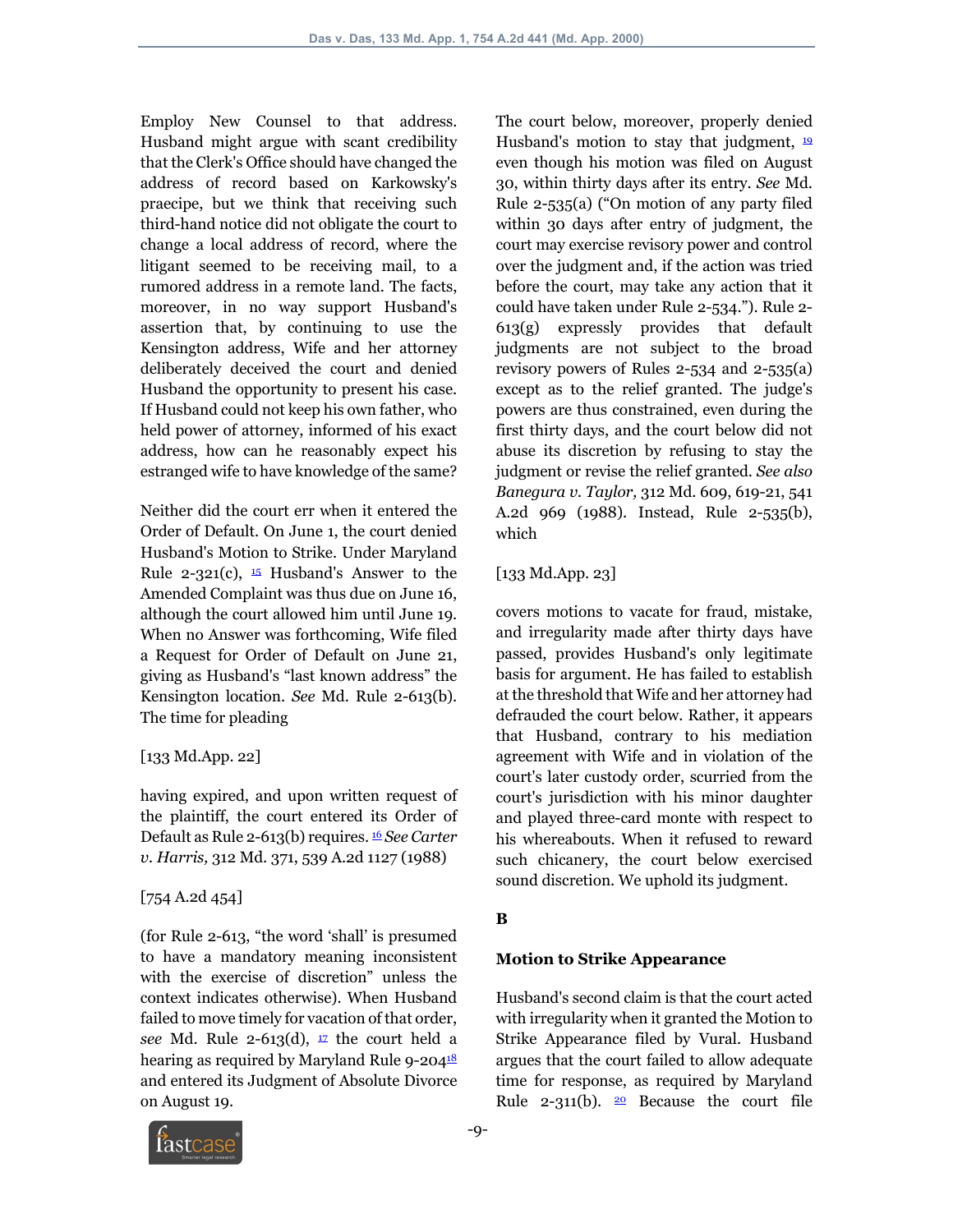contained information indicating that he was out of the country, Husband contends, and no Answer had been filed, the court should have held a hearing prior to granting Vural's Motion to Strike Appearance, presumably so that he would not have been left without counsel as the deadline for filing the Answer approached. Just as Husband cannot prove extrinsic fraud, he cannot prove irregularity.

Irregularity, like fraud, provides very narrow grounds for revising a final judgment under Rule 2-535(b). *Tandra S.,* 336 Md. at 318, 648 A.2d 439.

### [133 Md.App. 24]

Irregularity, as used in Rule 2-535(b), has been defined as " the doing or not doing of that, in the conduct of a suit at law, which, conformable to the practice of the court, ought or ought not to be done." ...

### [754 A.2d 453]

"[I]rregularity, in the contemplation of the Rule, usually means irregularity of process or procedure ... and not an error, which in legal parlance, generally connotes a departure from truth or accuracy of which a defendant had notice and could have challenged."

*Id.* (quoting *Weitz v. MacKenzie,* 273 Md. 628, 631, 331 A.2d 291 (1975) (citations omitted)); *see also Hughes v. Beltway Homes,*276 Md. 382, 388-89, 347 A.2d 837 (1975); *Berwyn Fuel & Feed Co.,* 249 Md. at 479, 240 A.2d 239.

Here, we find no error in the process and procedure of the instant case when the court decided to accept counsel's Motion to Strike Appearance. Maryland Rule 2-132(b) requires that motions for withdrawal that are not made in open court

be accompanied by the client's written consent to the withdrawal or the moving attorney's certificate that notice has been mailed to the client at least five days prior to the filing of the

motion, informing the client of the attorney's intention to move for withdrawal and advising the client to have another attorney enter an appearance or to notify the clerk in writing of the client's intention to proceed in proper person. Unless the motion is granted in open court, the court may not order the appearance stricken before the expiration of the time prescribed by Rule 2-311 for responding. The court may deny the motion if withdrawal of the appearance would cause undue delay, prejudice, or injustice.

Under Maryland Rule 2-311(b), the litigant who is served with such a motion "shall file a response within 15 days after being served ... or within the time allowed for a party's original pleading pursuant to Rule 2-321(a), whichever is later." As required by Rule 2-132(b), Vural sent notice to Husband of her impending withdrawal by letter on April 28, advising him to "immediately obtain alternative counsel and have them enter their appearance on your behalf." After waiting considerably

## [133 Md.App. 25]

more than five days thereafter, and hearing nothing from Husband, Vural moved the court on May 12, attaching a copy of this letter to her papers to support her statement certifying she had notified him of her withdrawal. The court granted her motion on June 3, more than 18 days after its filing and service.

Husband cites with approval *Ritter v. Danbury,* 15 Md.App. 309, 290 A.2d 173 (1972), in which, he claims, we vacated the judgment of the trial court for refusing to consider a party's request not to permit her counsel to withdraw. *Ritter* is inapposite, however, because Husband misrepresents what transpired in that case. In *Ritter,* Danbury's counsel moved to strike appearance by petition, and his motion had been granted "immediately following the filing of their petition *and consent thereto,*" *i.e.,* the client gave his permission to withdraw. *Id.* at 313, 290 A.2d 173 (emphasis added). Ritter

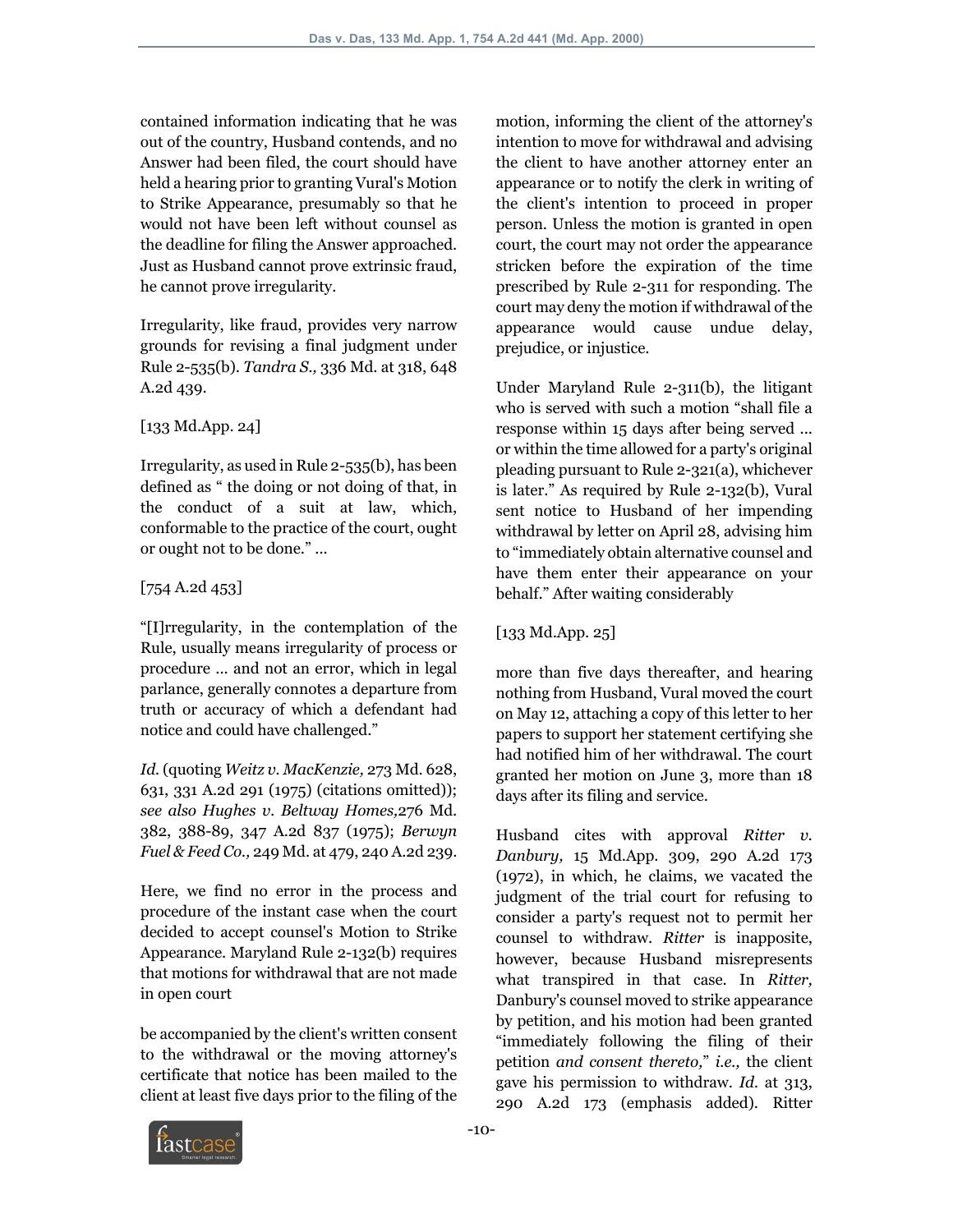appealed and complained that *he* had not been served with notice of the withdrawal of Danbury's counsel. We agreed. In *Ritter,* as here, client consent was a non-issue, because the withdrawing attorney followed the rule for client notification or consent. Moreover, *Ritter's* analysis clarifies the rationale behind the service requirement of Rule 2-132(b) for motions not made in open court: It protects parties to the case *other than* the withdrawing counselor's client. "[E]xcept where a motion to withdraw or strike an appearance is made in open court *in the presence of the other party or his attorney* ... such motion shall be served upon the other party or his attorney...." *Id.* at 313-14, 290 A.2d 173. Thus, once the client has granted consent or the five-day notification period passes, the protective force of Rule 2- 132(b) shifts to shield from disadvantage the *other* parties in the case. By not responding to Vural's letter within five days or, as a practical matter, before Vural could file her motion, Husband slept on his rights and lost the opportunity to protest her withdrawal.

#### [754 A.2d 455]

For the same reason, Husband was not entitled to a hearing on counsel's attempts to locate him before the court allowed her to withdraw. Rule 2-132 imposes no hearing requirement for motions made by petition.

## [133 Md.App. 26]

Moreover, Husband's present contention that he lacked the notice he needed to retain new counsel strains credibility. In the very motion on appeal, Husband claimed to have dismissed Vural:

During this same time period, Defendant became dissatisfied with the services of Ms. Vural, and sought new counsel. Defendant paid a retainer to Edouard Bouquet, Esquire, and signed pleadings, including an answer to the amended complaint, but was faxing these pleadings from overseas, and did not know why they were never filed.

If his allegations are true, Vural's withdrawal and the court's subsequent Notice to Employ New Counsel were no surprise. In his own words, he "did expect to be represented by new counsel in this case."

Whether or not Vural's withdrawal was expected, however, the duty to stay informed and file pleadings in timely fashion ultimately lay with Husband, and not with his attorney, incumbent or newly retained. In *Banegura,* 312 Md. at 609, 541 A.2d 969, the court refused to find an irregularity when appellant's personal attorney failed to file responsive pleadings because he had not been retained for that particular action, concluding that

[t]he irregularity suggested by Banegura was the discrepancy that existed between his version of why Burke did not file an answer or timely motion, and the version given by Burke. This is clearly not the type of irregularity contemplated by Rule 2-535(b)....

*Id.* at 621, 541 A.2d 969. Likewise, in the case *sub judice,* any misunderstandings between Husband and Vural or Husband and Bouquet about the filing of the Answer are his responsibility and need not have been considered by the court. *See also Wooddy v. Wooddy,* 256 Md. 440, 454, 261 A.2d 486 (1970) (negligence or mistake of agents or counsel is insufficient to justify striking out an enrolled judgment for fraud or irregularity; party has duty to stay informed). We find no abuse of discretion.

[133 Md.App. 27]

# **C**

## **Diligence and Good Faith**

Husband next asserts that he acted with ordinary diligence and good faith in moving to set aside the court's judgment, the second element that he would have proved had the court exercised its revisory power under Rule  $2-535(b)$ . <sup>21</sup> We find no fault with Husband's

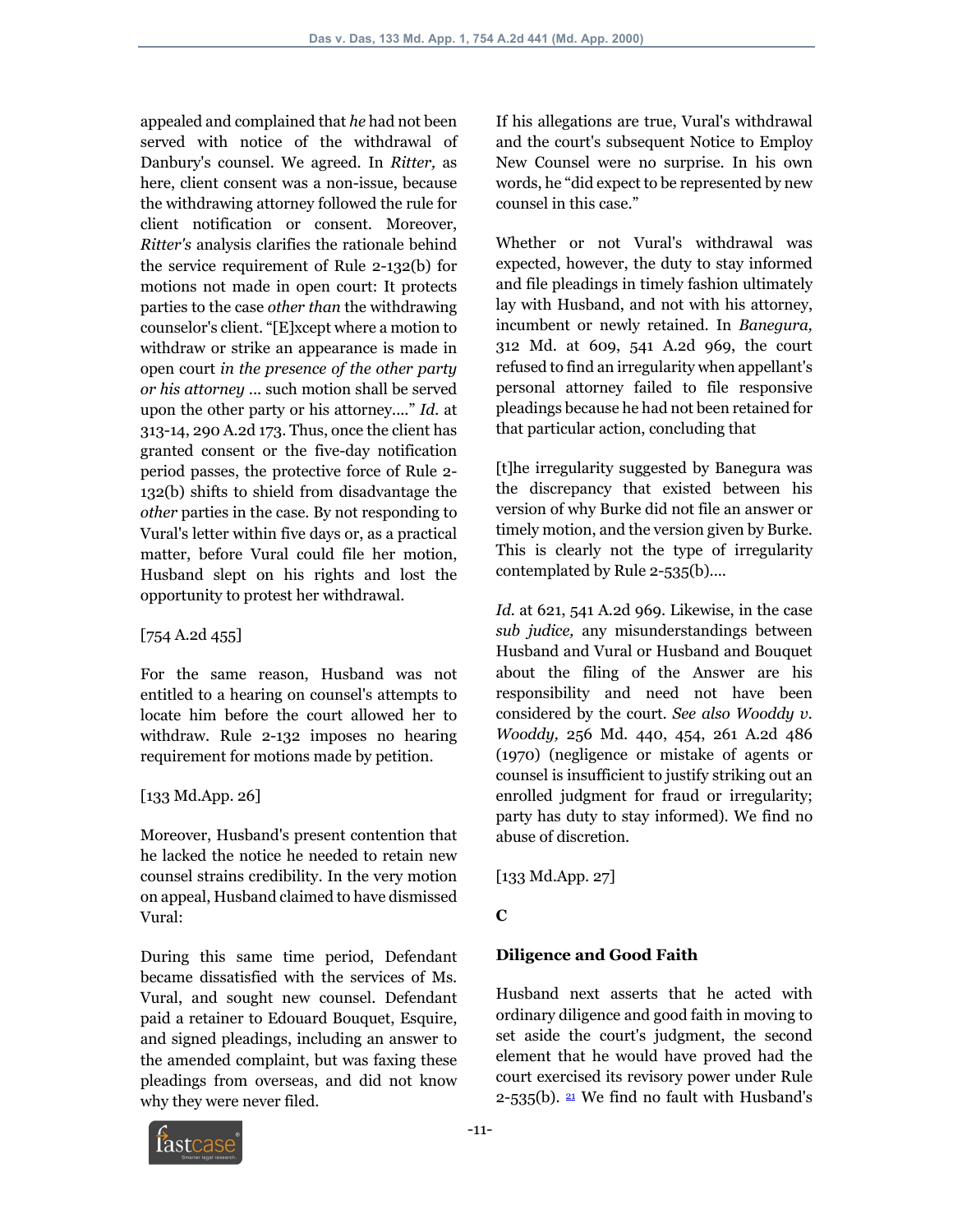exercise of diligence. Husband filed his initial Motion to Vacate within two weeks after the final judgment, an impressive feat for a litigant half a world away.

On the side of the equation pertaining to good faith, however, we offer no praise. "The power to set aside a judgment upon motion has been variously described as a power 'incident to all courts of record,' as a power based on 'equitable grounds' and as the exercise of a '*quasi* equitable power.' " *Tasea,* 222 Md. at 478, 160 A.2d 920. Yet, he who comes into equity (or *quasi* equity) must have clean hands, and Husband's actions are the mud on his hands that belies any protestations of good faith. He refused to relinquish his minor children's passports, despite his agreement to do so. He fled the jurisdiction of the court to a foreign land, taking with him one of the parties' minor children, of whom he is not the custodial parent. Once abroad, he played a shell game regarding his whereabouts,

#### [754 A.2d 456]

failing to notify the court, his domestic counsel, and perhaps even his own father of his exact address. Finally, he rejected overtures from the court to entertain oral arguments on his most recent Unopposed [*sic* ] Motion to Strike Order of Court Dated October 19, 1999, And Set Hearing in Open Court. In response to Husband's motion, the trial judge-who was under no duty to do so-agreed to schedule a hearing on the condition that Husband and

#### [133 Md.App. 28]

Radha attend. In reply, Husband's present counsel merely reworked arguments from this appeal, demanded a hearing, and offered tenuous pretexts as to why the two could not be present. As long as Husband remains in India and continues to violate the court's custody order, we shall find no good faith. We affirm the ruling on the trial court on the motion *sub judice.*

#### **III**

#### **The Continuance**

Husband's next two issues on appeal pertain to the Judgment of Absolute Divorce, and not to the post-trial motions. Husband first argues that the trial court abused its discretion and denied him due process by not granting him a continuance at the divorce hearing. Citing *Rutherford v. Rutherford,* 296 Md. 347, 363, 464 A.2d 228 (1983), Husband argues that, because he could have been held in contempt and thereby incarcerated for spiriting Radha away to India, due process requires that he have representation at the divorce hearing. *Rutherford* holds that, under Article 24 of the Maryland Declaration of Rights, which guarantees due process, a right to counsel exists that is broader than that specifically guaranteed by the Sixth Amendment to the United States Constitution and Article 21 of the Maryland Declaration of Rights. Thus, an indigent defendant in a civil contempt proceeding arising from child support arrearages cannot be sentenced to actual incarceration unless counsel has been appointed to represent him or he has waived the right to counsel. 22 *See also Jones v. Johnson,* 73 Md.App. 663, 536 A.2d 116 (1988) (same). Husband also complains that the court abused its discretion when it refused to recognize a general appearance of his counsel for other matters, who attended court on his behalf at the August 11 hearing. Husband

#### [133 Md.App. 29]

claims the court denied him due process by "impermissibly ... assuming and concluding on elements of the attorney/client relationship that were outside the scope of its authority and that had not been alleged by Appellant or his counsel." It also, Husband claims, summarily denied him a continuance when Segal and, later, Husband's father requested one. We think Husband pursues the will o' the wisp.

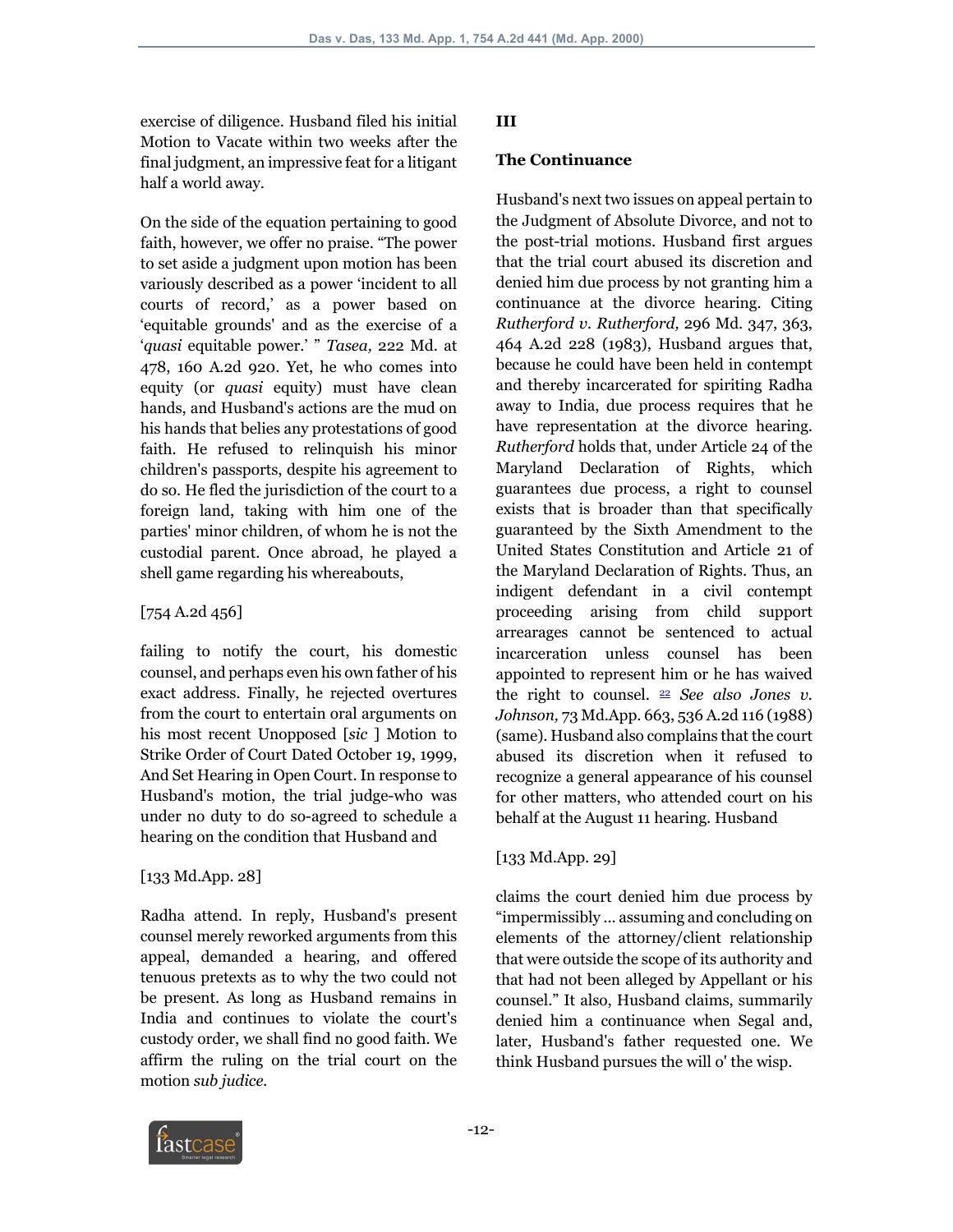First, the proceeding in question was a divorce action and nothing more. Had collateral civil contempt proceedings arisen-and the docket shows that they did not-the court would have had opportunity to appoint counsel for Husband if he could not provide his own. To date, however, the threat of incarceration dwells only in Husband's imagination. The right to counsel does not apply to a simple action for divorce.

Second, as for the court's alleged refusal to recognize counsel's appearance, our examination of the transcript shows that it simply did not occur. The transcript does not show that the court tried to prevent attorney Segal from entering an appearance in this matter. It does not show that the court "assumed and concluded" anything beyond that which Segal actually said. Neither does it show that the court summarily denied a continuance; in fact, none was requested.

Instead, Segal-who acknowledged freely that he had been retained primarily for

## [754 A.2d 457]

employment matters-voluntarily declined to enter an appearance. He did so because he had been unable to prepare for trial, after he learned that the court would likely deny any continuance he might request. The transcript reveals that Segal was unable to prepare because Husband did not communicate his requirements for representation in a timely fashion:

SEGAL: I am here in a rather strange position in that Dr. Das ... had hired me to handle some other matters pertaining to employment. That was back in March.

We did talk about the fact that there were marital difficulties, but he had indicated to me at that time that things had proceeded smoothly, and nothing was needed of me at that time....

## [133 Md.App. 30]

I did not hear from Dr. Das for another month. At that time it was again with regard solely to employment matters. I then heard sometime later that Dr. Das was in Japan. *And yesterday afternoon I received a fax-in the midafternoon I received a fax ostensibly from Dr. Das in India asking that I represent him as-to review the file....*

I attempted to contact other attorneys who were listed on the fax, and each one advised me that or the one that I had spoken to said that he had had contact with Dr. Das, but that he had not entered his appearance in this matter....

*I am reluctant ... to formally enter my appearance* because, as I mentioned to Judge Turner earlier today, in for a dime, in for a dollar, and unfortunately, *I do not feel that I would be capable of properly defending Dr. Das in this matter.*

*I have not seen the file.* ... [T]he file was in Judge Turner's chambers, which was locked.... [Y]esterday afternoon I found out a default was entered, and then speaking with plaintiff's counsel, I found out a few more facts, but *I really do not have everything at hand.*

And again, Your Honor, *if I enter my appearance, it would be to ask this Court to continue the matter.* I realize that puts me in an awkward position and perhaps it puts the Court in an awkward position, but I did want to make it know [*sic* ] that I am here for Dr. Das, but have not yet entered my appearance.

THE COURT: Okay, sir. Thank you. Mr. Segal, based on what you have represented on the record, it would appear to me that you have fulfilled any obligation you had to Dr. Das.

And you certainly have fulfilled your obligation professionally to the system and to the Court.

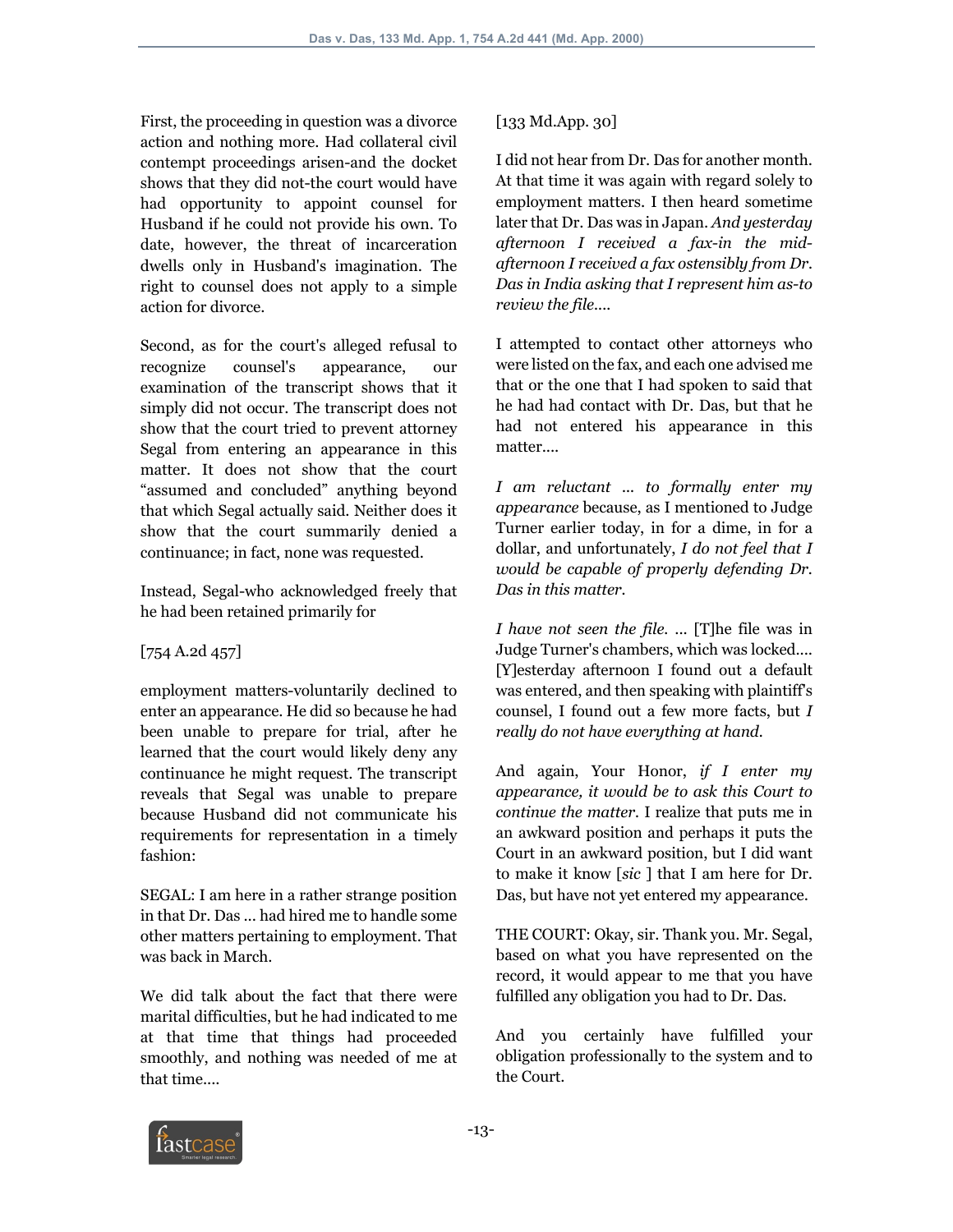And *if you were to enter your appearance* and to request a continuance, the request for continuance would be denied, and that is pretty typical in our process today. Under the best of circumstances, cases are not continued, but in this case a default was entered against the plaintiff, Dr. Das, by

[133 Md.App. 31]

this Court on June 30, 1999, because he had not participated in or answered an amended complaint.

And certainly your dealings with him as you have represented indicate clearly that he did not keep you informed and did not give you all the information you, as a professional, would need to know to represent a client. So you are excused, and I appreciate what you have represented on the record.

As for a request for continuance from Husband's father, the transcript shows that none was made. Instead, the court denied the elder Das the right to represent his son because he was not an attorney. The father served only as a witness who addressed Husband's whereabouts.

Even if Segal or Badri Das had requested a continuance, and the court had summarily denied it, such denial would have been proper. "[W]hether to grant a continuance is in the sound discretion of the trial court, and unless [the court] acts arbitrarily in the exercise of that discretion, his action will not be reviewed on appeal." *Thanos v. Mitchell,* 220 Md. 389, 392, 152 A.2d 833 (1959);*see also*

## [754 A.2d 458]

Md. Rule 2-508(a) ("On motion of any party or on its own initiative, the court may continue a trial or other proceeding as justice may require."). "Under Rule 2-508, the trial court has wide latitude in determining whether to grant a continuance." *Shpak v. Schertle,* 97 Md.App. 207, 225, 629 A.2d 763 (1993).



Reversal on appeal thus occurs only in "exceptional instances where there was prejudicial error." *Thanos,* 220 Md. at 392, 152 A.2d 833.

The case *sub judice* is not one of those exceptional instances. Husband was already in default. He had not taken timely steps to vacate the Order of Default. As the court indicated, Segal's attendance and remarks gave the court no basis sufficient for staying the course of events already proceeding in orderly fashion. Indeed, Segal's personal account of Husband's case management brought to light again the extent of Husband's nonfeasance, providing additional justification for the Order of Default. Our reading of *Abrams v. Gay Investment Co.,* 253 Md. 121, 251 A.2d 876 (1969), even though it is

[133 Md.App. 32]

not precisely on point, reinforces our view that Husband's request for continuance, even if made, would lack the gravity to merit appellate review. In *Abrams,* the Court of Appeals affirmed the decision of a trial court not to set aside default judgment in an action during which appellant had sought a continuance. Appellant had dismissed her counsel, and she subsequently failed to follow the proper procedure in requesting a continuance from the court, even though court personnel advised her of that procedure. *Id.* at 123-24, 251 A.2d 876. Likewise, at the August 11 hearing, neither Segal nor Badri Das made a proper motion for continuance pursuant to Rule 2- 508(a). If they had, the court would not have abused its broad discretion by denying such motion.

# **IV**

# **The Divorce**

Finally, Husband asks if the trial court erred or abused its discretion in granting Wife an absolute divorce. He argues that the facts alleged by Wife at the August 11 hearing do not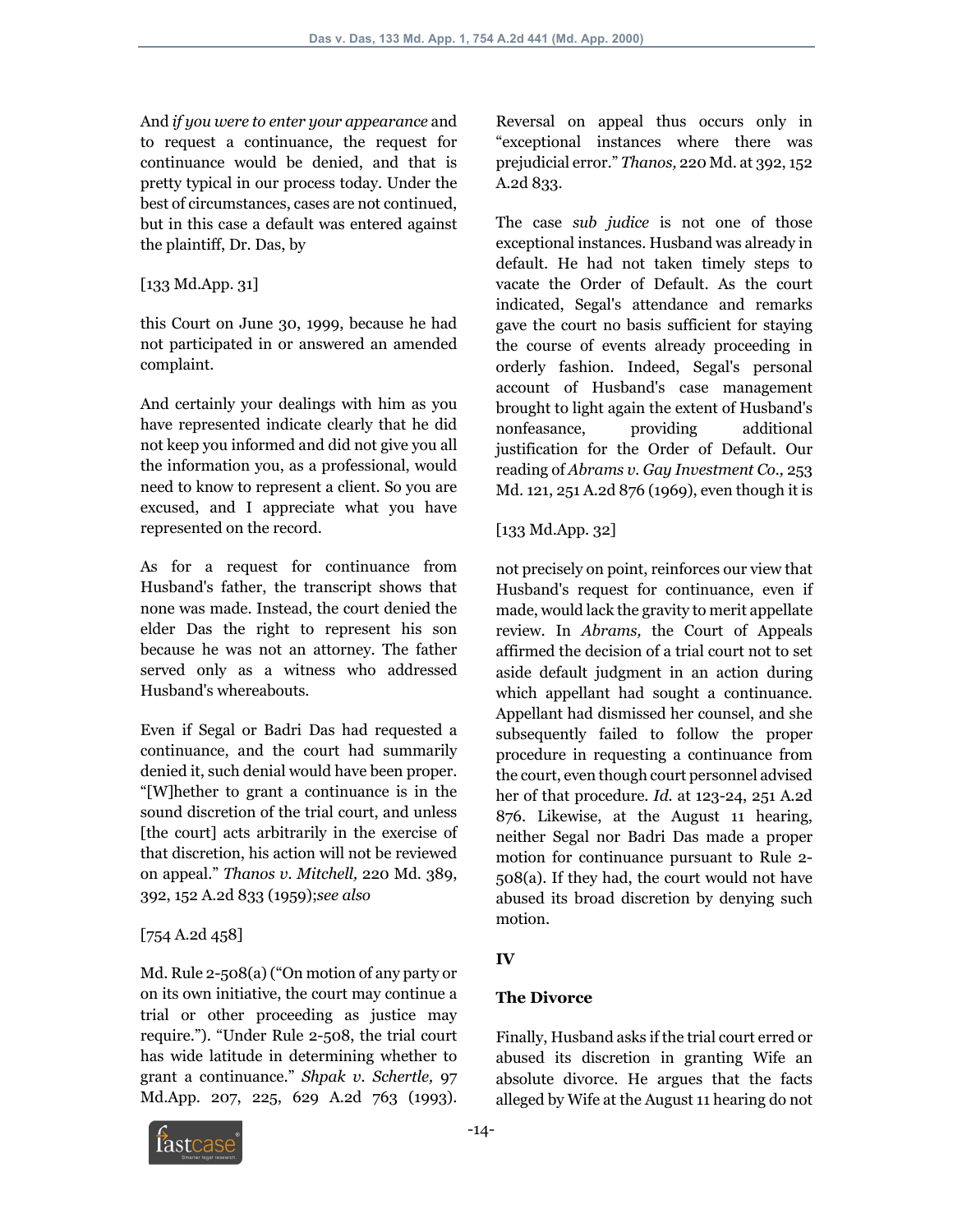support grounds for divorce based on either cruelty or excessively vicious conduct because they lack sufficient specificity and fail to reach the level of egregiousness described in some of our older cases. He also claims that Wife's testimony was uncorroborated. We disagree.

Whether the events that bring a divorce complainant to court constitute cruelty or excessively vicious conduct has never been the stuff of which bright line rules are made, and even now our standards are shifting. Only recently, in 1998, did the legislature make cruelty and excessively vicious conduct grounds for absolute divorce in Maryland. *See* Md.Code (1984, 1999 Repl.Vol.), § 7-103(a)(7) & (8) of the Family Law Article (codifying 1998 Md. Laws 349 & 350). Before that time, cruelty of treatment gave grounds for limited divorce only, a rule that originated in English ecclesiastical courts. Because divorce itself was disfavored by the church, the rule existed only to protect the victim-party from further and more serious physical harm. "The cruelty which entitles the injured

## [133 Md.App. 33]

party to a divorce ... consists in that sort of conduct which endangers the life or health of the complainant, and renders cohabitation unsafe." *Harris v. Harris,* 161 Eng. Rep. 697 (1813). Maryland adopted this English rule, as the Court of Appeals explained in *Scheinin v. Scheinin,* 200 Md. 282, 288, 89 A.2d 609 (1952) ("In 1851 Chancellor Johnson announced in the High Court of Chancery that the words 'cruelty of treatment' as contained in the Maryland divorce statute would be given the same interpretation as given to them by the English Ecclesiastical Courts.") (citations omitted). The English rule, as articulated in *Scheinin* and older cases, was for many years our gold standard, setting the parameters for what constituted cruelty:

Ordinarily a single act of violence slight in character does not constitute cruelty

# [754 A.2d 459]

of treatment as a cause for divorce. But it is now accepted in Maryland, as well as generally throughout the country, that a single act may be sufficient to constitute the basis for a divorce on the ground of cruelty, if it indicates an intention to do serious bodily harm or is of such a character as to threaten serious danger in the future.

### *Id.* at 288-89, 89 A.2d 609 (citations omitted).

The Court in *Scheinin,* however, went on to point out that the original definition of "cruelty" had grown more broad, to encompass mental as well as physical abuse:

It is now accepted that cruelty as a cause for divorce includes any conduct on the part of the husband or wife which is calculated to seriously impair the health or permanently destroy the happiness of the other. Thus any misconduct of a husband that endangers, or creates a reasonable apprehension that it will endanger, the wife's safety or health to a degree rendering it physically or mentally impracticable for her to properly discharge the marital duties constitutes cruelty within the meaning of the divorce statute.

*Id.* at 289-90, 89 A.2d 609 (citations omitted). Even under this more modern definition, the cases for limited divorce on

## [133 Md.App. 34]

grounds of cruelty and excessively vicious conduct-there are no reported cases for absolute divorce on these grounds-show remarkable tolerance for abusive behavior. "[A] divorce cannot be granted on the ground of cruelty of treatment merely because the parties have lived together unhappily as a result of unruly tempers and marital wranglings.... [M]arital neglect, rudeness of manner, and the use of profane and abusive language do not constitute cruelty." *Id.* at 288, 89 A.2d 609 (citations omitted); *see also* 

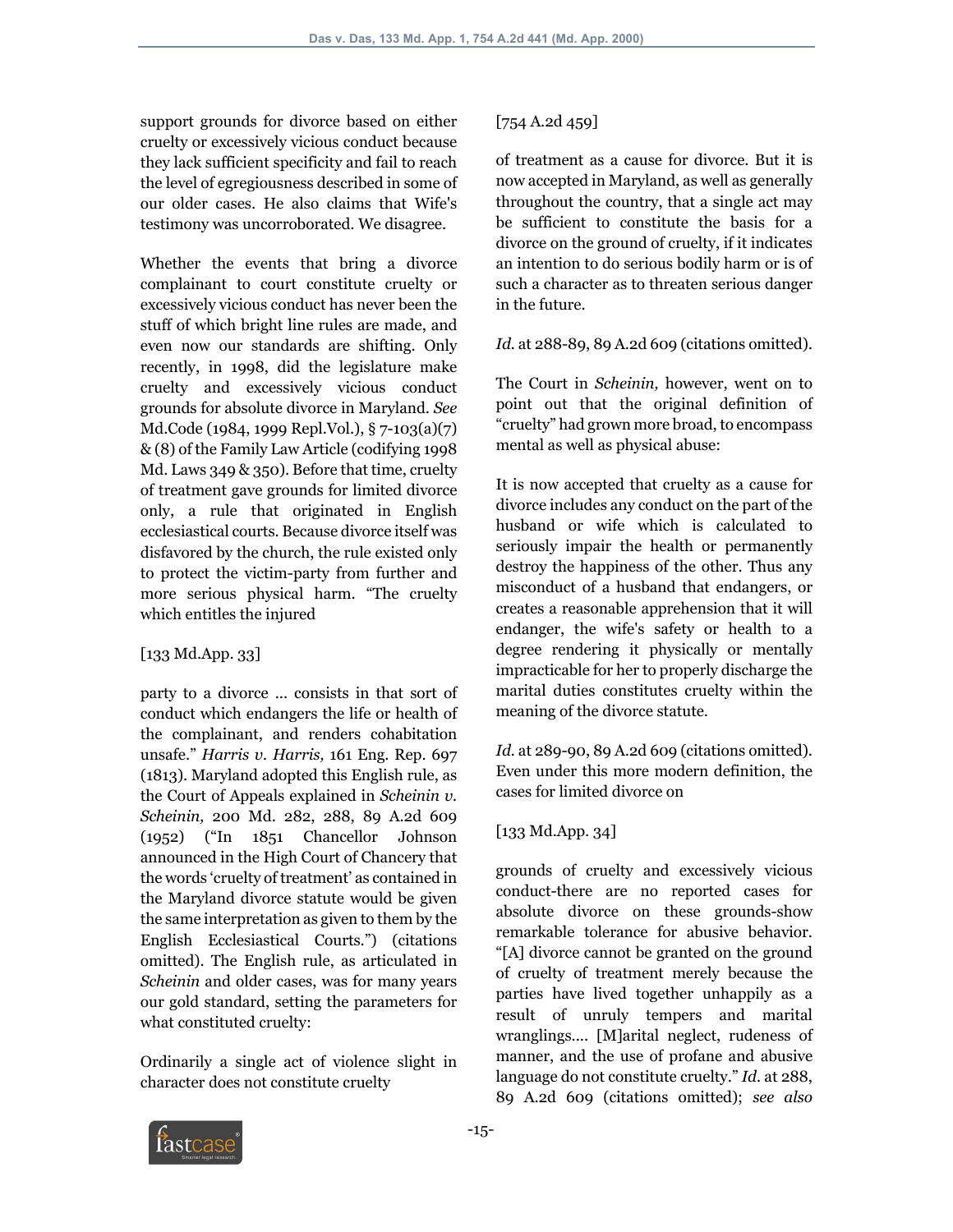*Harrison v. Harrison,* 223 Md. 422, 426, 164 A.2d 901 (1960) (where husband struck wife and gave her a black eye, a "single act of violence complained of by appellee does not measure up to what the law of this State requires for a showing of cruelty ... [or justify] the wife's living apart from her husband"); *Bonwit v. Bonwit,* 169 Md. 189, 193, 181 A. 237 (1935) (husband's "violent outbursts of temper, accompanied in some instances by ... slapping" wife did not constitute cruelty); *McKane v. McKane,* 152 Md. 515, 519-20, 137 A. 288 (1927) (husband's "spells," caused by drinking, during which he called wife vile names, implied unchastity on her part, cursed her, pouted, and refused to eat did not constitute cruelty); *Short v. Short,* 151 Md. 444, 446, 135 A. 176 (1926) ("Marital neglect, indifference, a failure to provide as freely as the wife may desire in dress or in conveniences, sallies of passion, harshness, rudeness, and the use of profane and abusive language towards her are not sufficient, if not in manner and degree endangering her personal security or health.") (citing *Childs v. Childs,* 49 Md. 509, 514 (1878)); *Neff v. Neff,* 13 Md.App. 128, 132, 281 A.2d 556 (1971) (single incident of violence and continued verbal abuse insufficient grounds for divorce because "[i]t does not appear from the evidence presented that appellant was in such fear for her health and safety"); *Galvagna v. Galvagna,* 10 Md.App. 697, 702, 272 A.2d 89 (1971) (where husband struck wife once, and used an open hand rather than his fist, there was insufficient evidence of cruelty). On the other hand, the Court of Appeals upheld a limited divorce on grounds of cruelty where it appeared that one party had been in significant peril,

#### [133 Md.App. 35]

e.g., incidents of drunken rage and physical abuse that required the wife to seek police intervention and seek refuge with relatives. *See Hilbert v. Hilbert,* 168 Md. 364, 370-75, 177 A. 914 (1935).

In reviewing these oft-cited cases on cruelty and excessively vicious conduct, we note that most are quite old and give victims little relief from their aggressive partners by modern standards. In part, we believe, the courts' reluctance to grant relief stems from the fact that cruelty and

## [754 A.2d 460]

excessively vicious conduct were grounds for limited and not for absolute divorce, and Maryland courts have historically disfavored divorce from bed and board. *See, e.g., Bonwit,* 169 Md. at 194, 181 A. 237 ("[T]he policy of the law of this state looks with disfavor upon divorces *a mensa et thoro* .... 'It is not the function of the courts ... to arbitrate family quarrels, but to determine upon the evidence whether either of the parties has been guilty of such conduct as would make a continuance of the marital relation inconsistent with the health, self-respect, and reasonable comfort of the other.' ") (quoting *Singewald v. Singewald,*165 Md. 136, 146, 166 A. 441 (1933)); *Porter v. Porter,* 168 Md. 296, 305, 177 A. 464 (1935) ("[T]he law of this state is not favorable to divorces *a mensa et thoro,* and they will not be granted except for grave and weighty causes, and even then the evidence must be clear and the corroboration satisfactory and in accordance with the law.... 'Parties to the marriage must realize that the relationship is seldom perfect, and that it is essential to the happiness and contentment of the parties, as well as for the benefit of society, that each tolerate inconveniences, annoyances, even hardships, and make sacrifices for the common welfare.' ") (quoting *McClees v. McClees,* 160 Md. 115, 120, 152 A. 901 (1931)). Disapproval of limited divorce likely colored past analysis in the cases where cruelty or excessively vicious conduct was alleged.

In more recent years, however, a greater awareness and intolerance of domestic violence has shifted our public policy toward

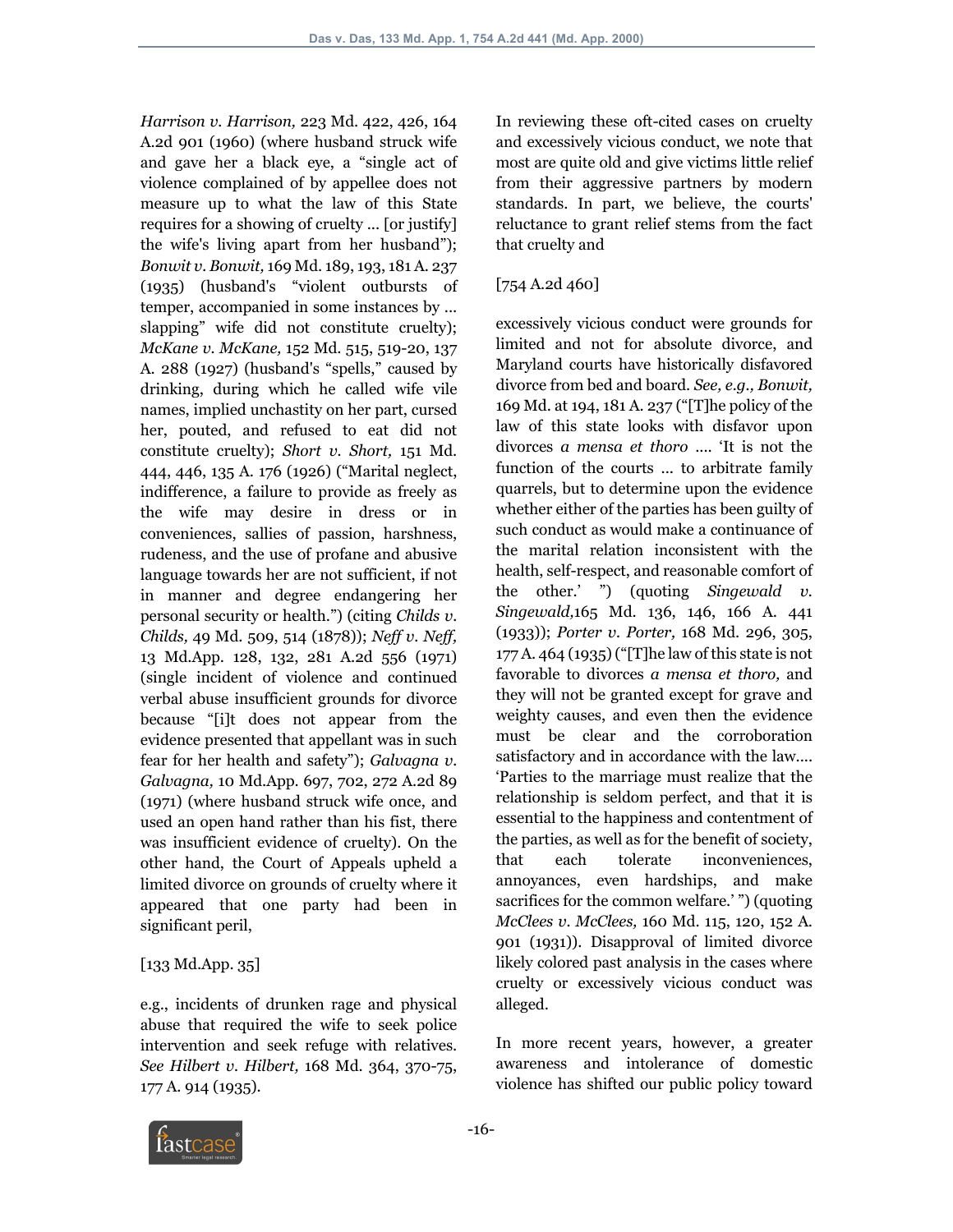allowing the dissolution of marriages with a violence

## [133 Md.App. 36]

element. 23 In the courts, we have responded to this trend by permitting absolute divorce on grounds of constructive desertion, a doctrine far friendlier to victims of violence in terms of the quality of proof required to grant freedom from the shackles of an abusive spouse.  $\frac{24}{3}$ Likewise, the General Assembly responded in 1980 by enacting the domestic violence statute, Md.Code (1984, 1999 Repl.Vol., 1999 Cum.Supp.), §§ 4-501 through 4-516 of the Family Law Article, which grants Maryland courts the power to issue civil protective orders and offers various forms of relief to victims. In 1998, as part of its continuing modernization of our family law, the legislature acknowledged that persons subject to domestic abuse should be entitled to seek absolute divorce immediately without a waiting period prior to the filing of a complaint. It thus expanded the grounds for absolute divorce to include cruelty and excessively vicious conduct. John F. Fader II & Richard J. Gilbert, *MarylandFamily Law* § 3- 2(a) (2d ed. 1999 Cum.Supp.).

## [133 Md.App. 37]

In the courts, we are now left holding a stack of cases-all "good law"-dating

## [754 A.2d 461]

from the 1920's that no longer square with our modern understanding of appropriate family interaction. Verbal and physical abuse may have been tolerated in another era, and our predecessors at bar may have placed the continuity of the marital bond above the wellbeing of individual participants, but our values are different today. Indeed, in the 1999 supplement to their classic treatise on Maryland Family Law, authors John F. Fader II and Richard J. Gilbert correctly opine that we "are probably going to have a difficult time

reconciling the statutory mandate to give relief to the abused individual with some of the case decisions of the past." *See* Fader & Gilbert, *supra* § 3-2(a).

Against this background, we turn to the instant case. Husband claims that his conduct toward Wife never "endangered her life, person, or health, or would have otherwise caused her to feel apprehension of bodily suffering," and, to be sure, during her brief time on the witness stand on August 11, Wife did not account for the particulars of specific violent incidents. Nevertheless, from Wife's direct testimony and in the pleadings, the court below learned that the history of violence between Husband and Wife justified entry of a one-year protective order in January 1998, after a particularly violent incident that was "one in several cases of domestic violence." 25 Wife went on to testify that the parties' marriage

[133 Md.App. 38]

was an arranged marriage, which "in our culture ... the way it is conducted is basically subservience." She spoke of ongoing cruelty, including "making me stay up all night in order to listen to him, isolating me from my friends and from my family, and not allowing contact as much as possible.... [H]itting, pinching, pulling hair, etc." Wife testified in some detail how husband's controlling behavior harmed her previously close relationship with her family.  $26$  She told the court how she has continuing

# [754 A.2d 462]

health problems, including cardiac arrhythmia brought on by the "stress of the marriage and the tensions at home." Wife also spoke with fear of Husband's taunting questions about what she might do when the protective order expired. Although Wife's testimony did not track Husband's mistreatment of her in minute detail, it is clear from that testimony and the very existence of a protective order that Husband's conduct far exceeded mere

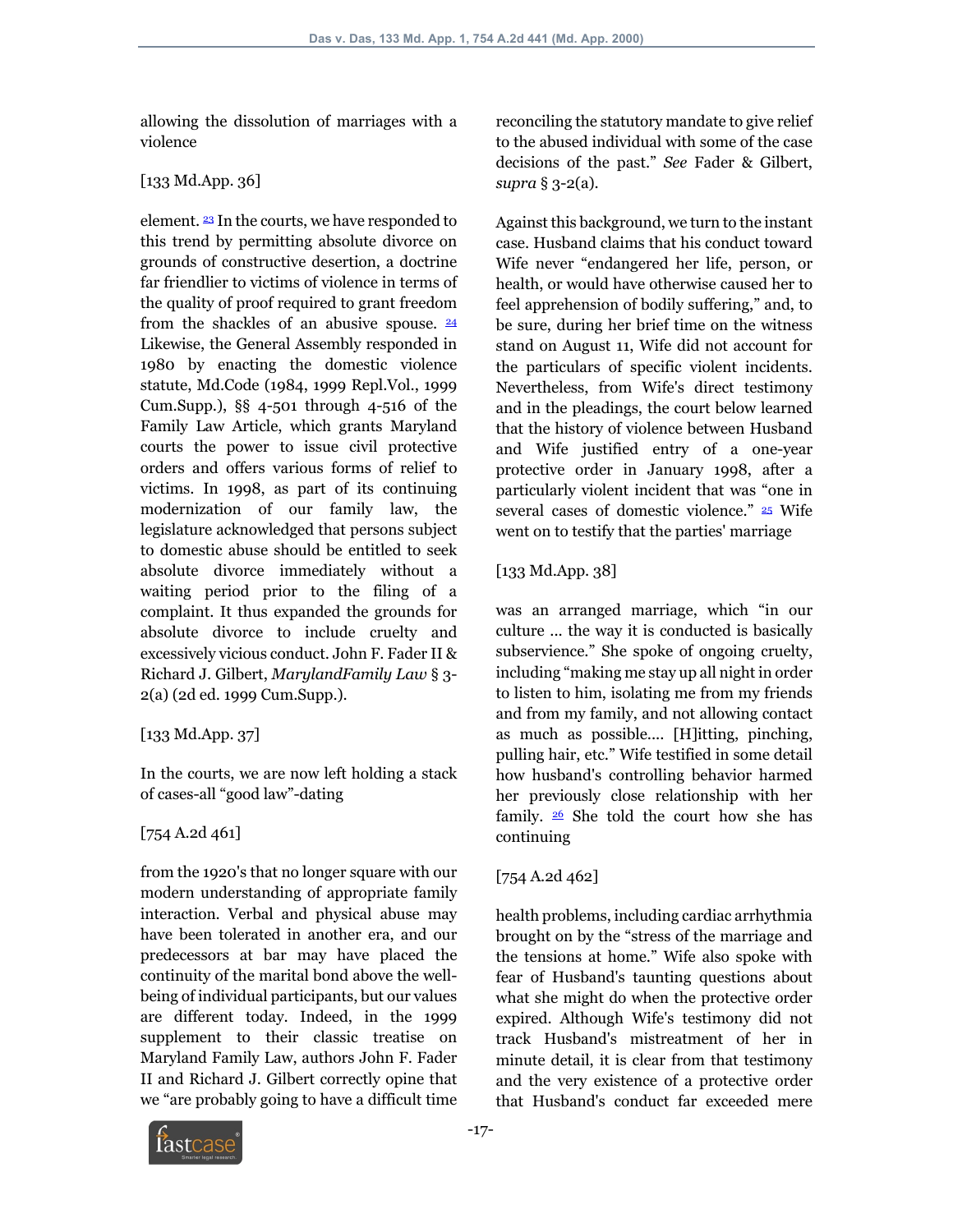"sallies of passion, harshness, [and] rudeness,"*Short,* 151 Md. at 446, 135 A. 176,

## [133 Md.App. 39]

and in fact threatened Wife's physical and emotional well-being. "[W]here violence has been inflicted and threats have been made," as in the instant case, "a Court of Equity should not hesitate to grant relief, especially where the facts indicate a probability that violence might be repeated." *Timanus v. Timanus,* 177 Md. 686, 687, 10 A.2d 322 (1940) (citing*Patterson v. Patterson,* 125 Md. 695, 96 A. 398 (1915)).

Husband also claims that Wife's testimony was largely uncorroborated. If true, Husband's assertion would be fatal to the final judgment, for "[a] court may not enter a decree of divorce on the uncorroborated testimony of the party who is seeking the divorce." Md.Code (1984, 1999 Repl.Vol.), § 7-101(b) of the Family Law Article; *see also Dicus v. Dicus,* 131 Md. 87, 88, 101 A. 697 (1917)(corroboration required for charges of cruelty). We require corroboration to prevent collusion. *Heinmuller v. Heinmuller,* 133 Md. 491, 494-95, 105 A. 745 (1919); *Timanus,* 177 Md. at 687, 10 A.2d 322. Corroboration

"need not be testimony given by another or other witnesses to all of the same identical facts to the minutest particulars, but only their giving such facts in evidence as already testified to by petitioner, or such circumstances tending to establish them, as renders petitioner's testimony so much more probable as to be legally acceptable, and which serves to empower the judge to accept the truth of the petitioner's whole story."

*Appel v. Appel,* 162 Md. 5, 8, 158 A. 65 (1932) (quoting *Bowersox v. Bowersox,* 157 Md. 476, 480, 146 A. 266 (1929)); *see alsoKelsey v. Kelsey,* 186 Md. 324, 328, 46 A.2d 627 (1946) (corroboration "is sufficient if it lends substantial support to the complainant's testimony as to material and controlling facts"). The corroboration required varies with the circumstances of each case; as the likelihood of collusion decreases, so does the degree of corroboration needed. For this reason, if the case precludes the possibility of collusion, only slight corroboration is required. *Heinmuller,* 133 Md. at 495, 105 A. 745; *Timanus,* 177 Md. at 687, 10 A.2d 322.

## [133 Md.App. 40]

Here, despite the quality of proof needed to prove cruelty and excessively vicious behavior, Wife needed only slight corroboration for her testimony, for there was almost no likelihood of collusion. The problems between the parties had long been known to the courts. Domestic violence proceedings had taken place the prior year, culminating in the entry of a one-year protective order. CINA proceedings against Husband were ongoing, because he had allowed Radha to skip school. Husband had fled the jurisdiction of the court, taking Radha with him.

Wife's brother, Arjun Duggal, corroborated her testimony and, in our view, his testimony was sufficient to establish Wife's entitlement to an absolute divorce. Duggal told the court that Wife had sought refuge in his home in January 1998 after Husband assaulted her. He further testified that he had "observed a pattern of stress, tension in her life since 1986," when he first immigrated to the United States. He also addressed Husband's efforts to isolate Wife from her family,  $27$  corroborating

## [754 A.2d 463]

his sister's testimony in that regard. Duggal's testimony tracked with all major tenets of Wife's testimony, empowering the trial judge to find that Wife told the truth. It thus met the legal standard for corroboration, and we affirm the trial court's judgment of absolute divorce.

#### **JUDGMENT AFFIRMED.**

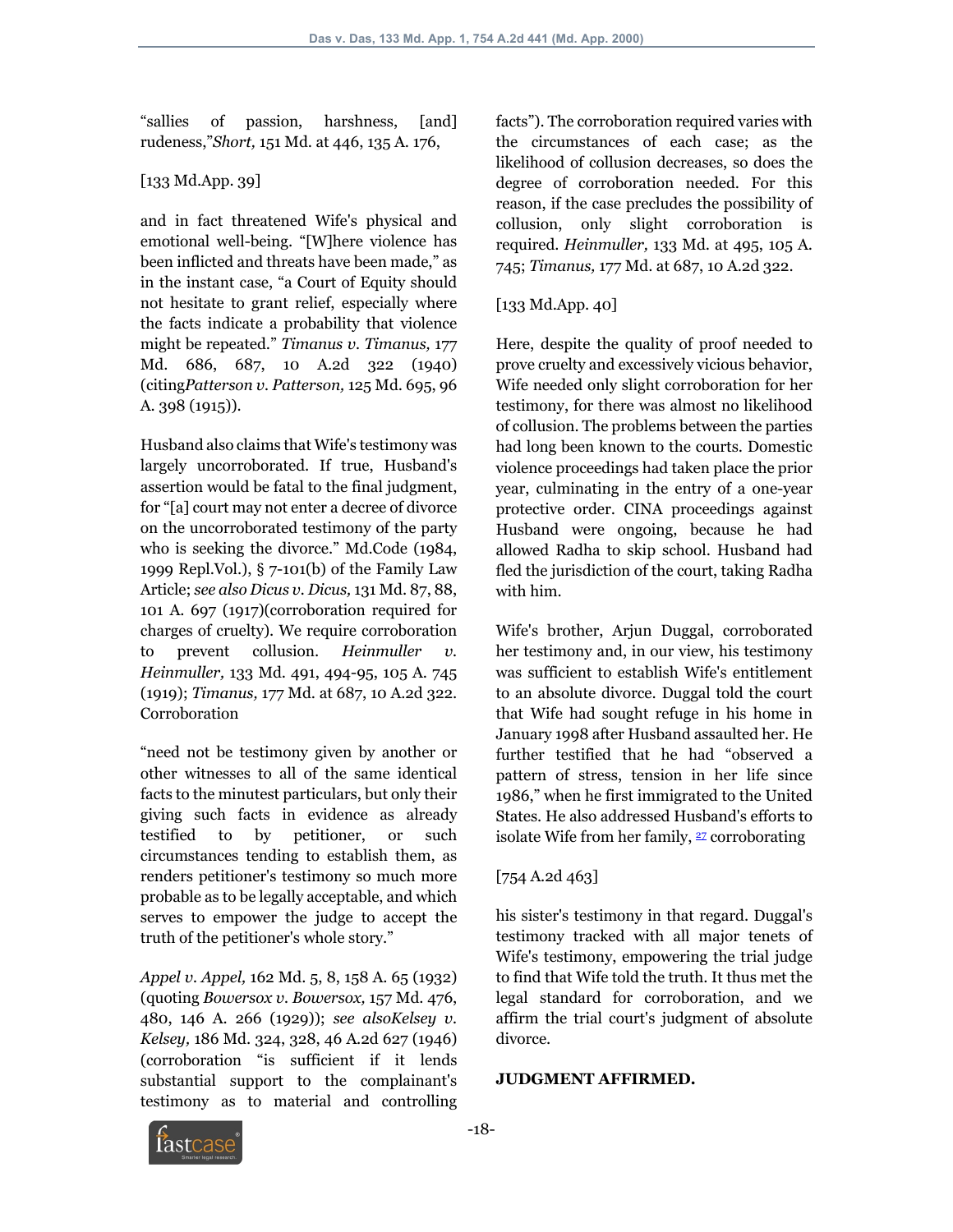#### **COSTS TO BE PAID BY APPELLANT.**

#### **Footnotes**

#### $\overline{1}$ . The complaint alleged that Husband

has refused to return the child from visitation, telling the Plaintiff that the child didn't want to come. He has encouraged the child to remain with him in violation of an existing custody agreement between the parties. He has told the Plaintiff at various times that he will bring the child back, but has not done so.

The complaint then described specific incidents when Husband refused to return Radha to Wife's care at the end of visitation and when he turned Radha against her mother.

2. On January 20, Wife filed her original Complaint for Absolute Divorce, which was never served.

3. The court found that Husband owed child support from the time of the complaint in the amount of \$7,146.73.

4. Wife had also requested an Order of Default on May 5, which was denied on June 2. The court gave Husband eighteen days in which to file his Answer, dating from June 1. According to the docket, a copy of this order was mailed to Husband, presumably at the Kensington address, on June 3. When no timely Answer was forthcoming, Wife filed a second Request for Order of Default, giving the court Husband's address in Kensington.

#### 5. Karkowsky wrote:

[Radha's grandfather] informed Ms. Karkowsky that Dr. Das had taken Rahda [*sic* ] to New Delhi and that he had asked a former tenant to turn over a key to a home at B-92 East of Kailash, New Delhi, India, to Dr. Das. Ms. Karkowsky inferred that Dr. Das has taken Rahda [*sic* ] to that address. The grandfather did not have a telephone number for that

address. He assured me that he sent two cables to his son notifying him that it is vital that Rahda [*sic* ] meet with her attorney, Ms. Karkowsky, in person before a neglect hearing set for June 2, 1999.

 $6.$  The elder Das testified that his son was living in Tendegal in Panchaula, but he could not provide the exact address.

7. The transcript shows that the elder Das believed that power of attorney conferred upon him the right to speak for his son:

MR. DAS: My name is Badri Das. I'm the defendant's father, but he sent me power of attorney, and he sent me some papers to submit to the Court.

THE COURT: Yes. I cannot receive anything from you, sir. Notwithstanding the fact you are his father, you are not his lawyer. He does not have a lawyer. He did not participate in this litigation, so what we call a default has been taken against him-

MR. DAS: Uh-huh.

THE COURT:-and we will proceed today. But I cannot take any papers from you, and you may not represent him in this courtroom.

 $\frac{8}{2}$  Maryland Rule 2-535 outlines the trial court's general revisory powers and those for fraud, mistake, irregularity, newly-discovered evidence, or clerical errors. The rule allows revisions for newly discovered evidence and those allowed under Maryland Rule 2-534 to be made within 30 days of the entry of judgment. Revisions for fraud, irregularity or mistake, or to correct clerical errors may be made at any time.

9. Maryland Rule 2-534 gives the trial court broad discretion for reopening and changing judgments within the first ten days after entry. This rule states:

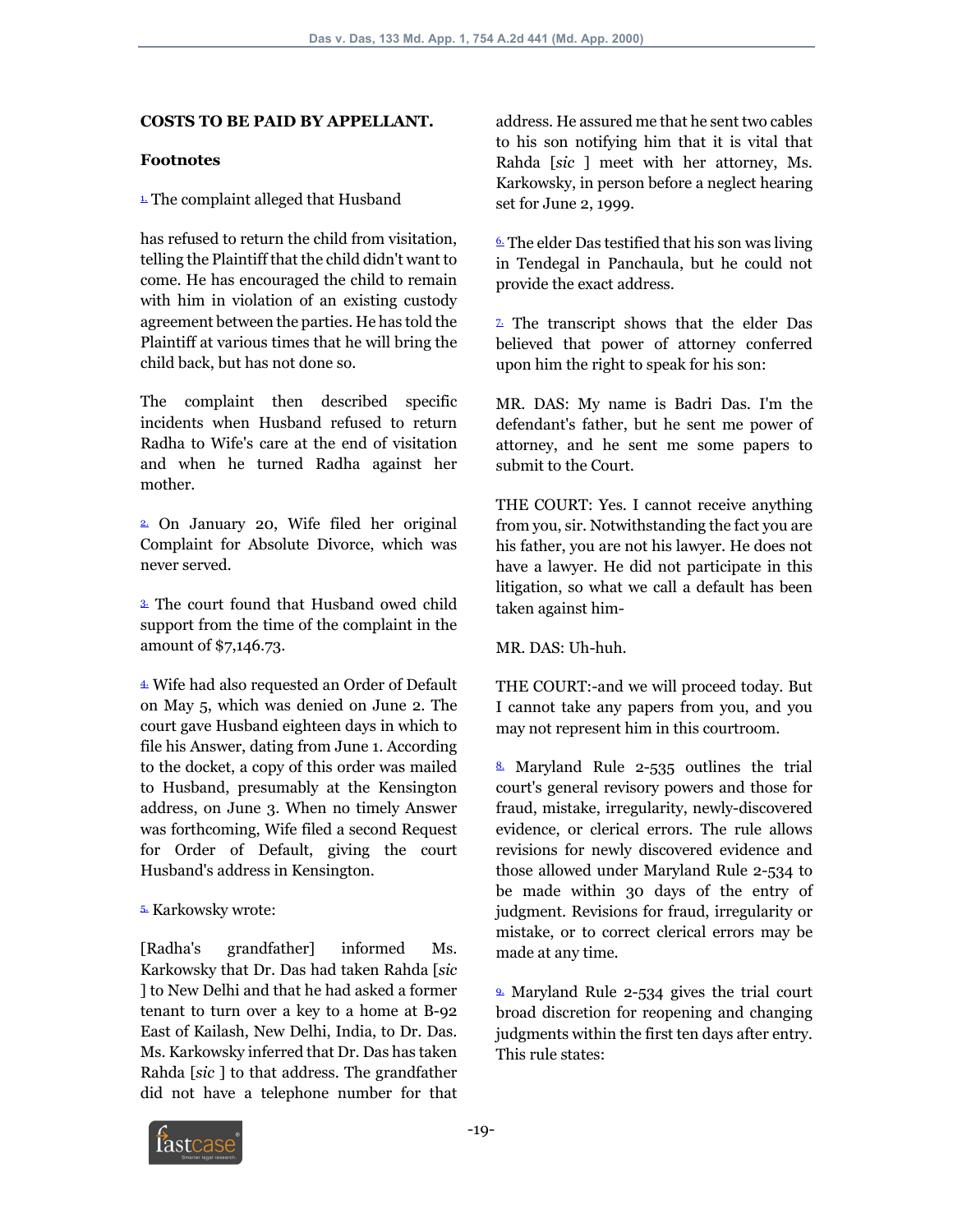In an action decided by the court, on motion of any party filed within ten days after entry of judgment, the court may open the judgment to receive additional evidence, may amend its findings or its statement of reasons for the decision, may set forth additional findings or reasons, may enter new findings or new reasons, may amend the judgment, or may enter a new judgment. A motion to alter or amend a judgment may be joined with a motion for new trial.

10. Rule 2-311(b) states in relevant part:

Except as otherwise provided in this section, a party against whom a motion is directed shall file a response within 15 days after being served with the motion, or within the time allowed for a party's original pleading pursuant to Rule 2-321(a), whichever is later....

Maryland Rule 2-321(b)(5), which lists exceptions to Rule 2-321(a), states that "[a] defendant who is served with an original pleading outside of the United States shall file an answer within 90 days after being served."

11. Wife contends that Husband did not allege fraud or irregularity in either of his post-trial motions and that we are under no obligation to entertain this issue. *See* Md. Rule 8-131(a) ("Ordinarily, the appellate court will not decide any other issue unless it plainly appears by the record to have been raised in or decided by the trial court...."). Although the words "fraud" and "irregularity" do not appear in Husband's motions, the facts presented there might have allowed the court to infer, albeit after some creative thought, allegations of fraud and irregularity. We thus choose to address these issues.

 $12$ . In the motion on appeal, Husband claims that he "left the United States on or about April 15, 1999, before this case was at issue."

13. Husband was served at his mother's residence.

14. The Notice to Employ New Counsel advised Husband that he "must inform the Clerk of any change of ... address."

15. Rule 2-321(c) states in relevant part: "When a motion is filed pursuant to Rule 2-322, the time for filing an answer is extended without special order to 15 days after entry of the court's order on the motion...."

 $16.$  Rule 2-613(b) states:

If the time for pleading has expired and a defendant has failed to plead as provided by these rules, the court, on written request of the plaintiff, *shall* enter an order of default. The request shall state the last known address of the defendant.

 $\frac{17}{2}$  Rule 2-613(d) states in relevant part: "[T]he defendant may move to vacate the order within 30 days after its entry."

18. Rule 9-204 states: "Where a defendant is in default in proceedings for divorce, annulment, or alimony an order of default may be entered pursuant to Rule 2-613. A judgment may be entered pursuant to Rule 2-613(e) only upon testimony."

19. Seemingly, pursuant to Rule 2-535(a).

 $20.$  Rule 2-311(b) states in relevant part:

Except as otherwise provided in this section, a party against whom a motion is directed shall file a response within 15 days after being served with the motion, or within the time allowed for a party's original pleading pursuant toRule 2-321(a), whichever is later.... If a party fails to file a response required by this section, the court may proceed to rule on the motion.

21. Because he appeals from the denial of a motion to vacate an order of default, and not from the underlying judgment, we assume that Husband intends the argument in section III, that the court abused its discretion in granting

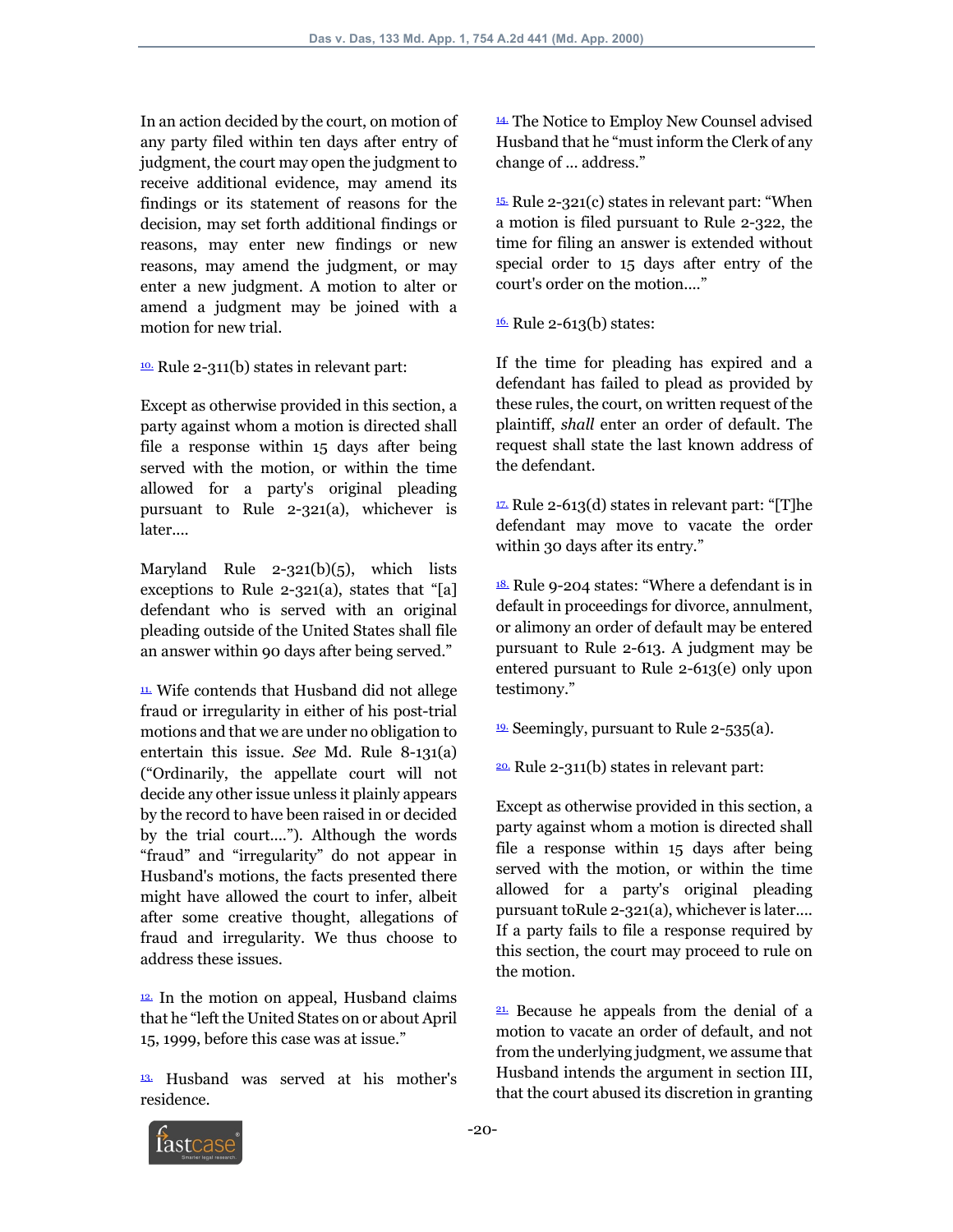Wife an absolute divorce, to serve as the third and final leg of his argument for revision under Rule 2-535(b), a meritorious defense.

22. Husband also argues that Article 24 requires that one have counsel when "disseized of his freehold ... or in any manner ... deprived of ... property," which, he argues, occurs during the division of marital property.

23. The problem of domestic abuse ... remained largely ignored by our society until the last two decades, when national efforts toward legal and social reform began to surface. Since then, domestic abuse has gained widespread public attention. Social service agencies developed battered women's shelters and hotlines, and state legislatures recognized that domestic violence needed to be adequately addressed.

*Coburn v. Coburn,* 342 Md. 244, 251, 674 A.2d 951 (1996) (citations omitted).

24. Even when behavior does not rise to the level of cruelty or excessively vicious conduct, our courts have long ended violent marriages on grounds of constructive desertion. "It is accepted that any conduct of a husband that renders the marital relation intolerable and compels the wife to leave him may justify a divorce on the ground of constructive desertion, even though the conduct may not justify a divorce on the ground of cruelty." *Scheinin,* 200 Md. at 290, 89 A.2d 609 (citing *Sullivan v. Sullivan,* 199 Md. 594, 601, 87 A.2d 604 (1952)); *see also Painter v. Painter,* 113 Md.App. 504, 529, 688 A.2d 479 (1997) ("Due to the seriousness of the problem of domestic violence in our society and the extreme example of domestic violence contained in this case, we commit this case to the reporter in order that the facts contained herein may be preserved as examples of the seriousness of this, all too frequent, recurring problem and to again emphasize that a woman is not required to be a homicide victim in order to establish the elements of constructive desertion.").

25. Wife testified that she filed for the order

because my husband assaulted me on the night of January the 5th, and as a result, the police came to the house. And at that point, the officer taking the report advised me as to how I could proceed because he could see that the situation was not good, and I had been hit, and he advised me how to go to District Court or Circuit Court in order to get an ex parte order which was then subsequently followed by a protective order for one year.

We note that Husband is highly critical of Wife's account of this event, because Wife "never testified [he] actually struck her.... [Wife's] testimony about what the officer saw is hearsay ... [and t]he record gives absolutely no indication of where said incident allegedly occurred .... where on her body she was allegedly struck ... [and] whether [Husband] allegedly used a hand, foot, or anything else." Husband's contentions defy reason. For the District Court to have granted a one-year protective order-which, we note, is the maximum duration for an initial order, *see*Md.Code (1984, 1999 Repl.Vol., 1999 Cum.Supp.),  $\S$  4-506(b)(2)(iii) of the Family Law Article-it must have found by clear and convincing evidence that abuse occurred or Husband must have consented to its entry, § 5-  $506(c)(1)(ii)$ , as he did here. By giving such consent, Husband as much as admitted that marital violence occurred.

#### 26. Wife testified:

And my parents also took care of my children for several years while my husband went to school and I worked full-time. And at that time my relationship with my family got strained. Because of the stresses in the marriage, I could not relate to them properly.

I would drop the children off there in the morning, and then all I had to do was pick them up in the afternoon and come right back because I was not allowed to stay, and I was fearful of staying.

Q: Why were you afraid to stay?